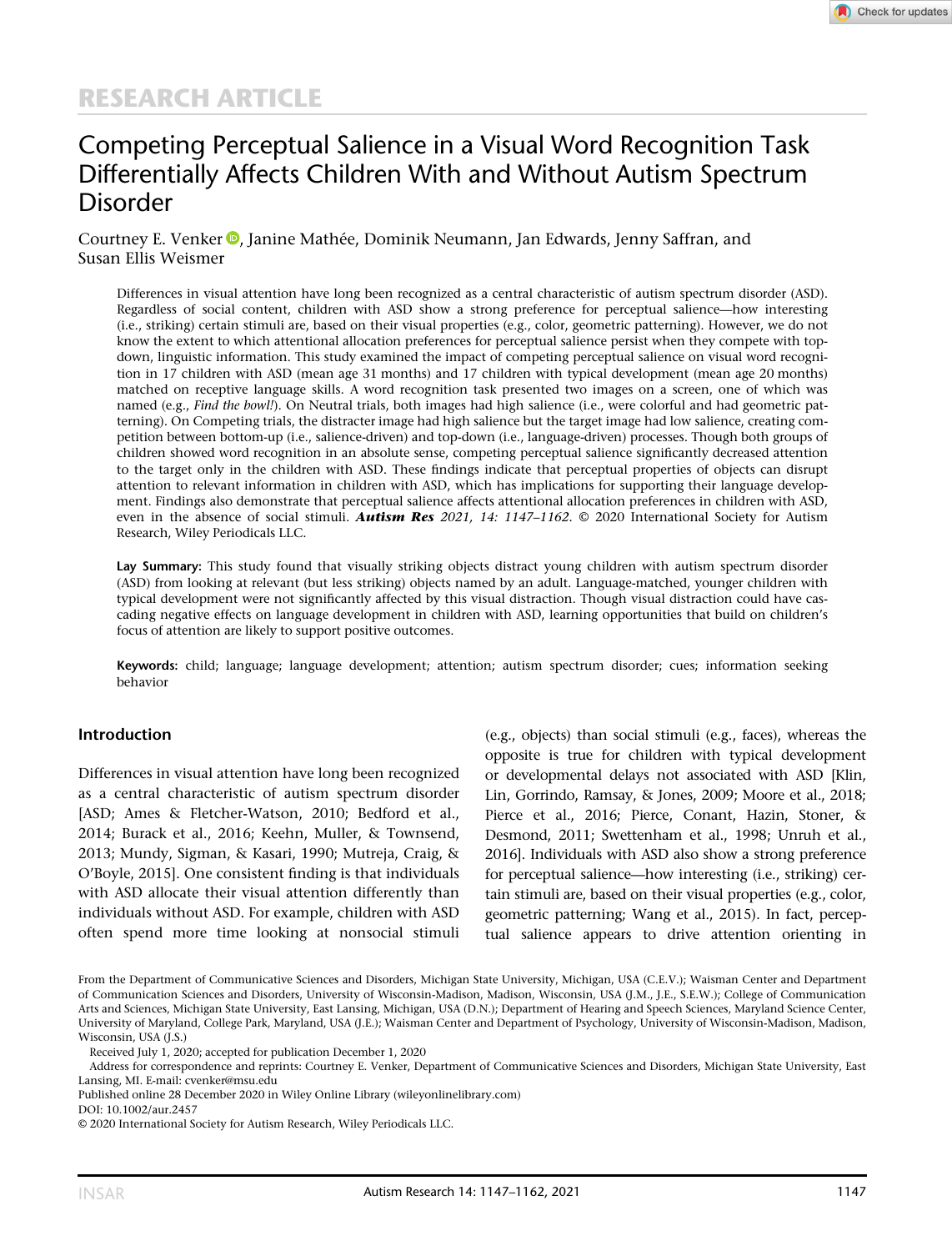children with ASD, regardless of social content—a "bottom-up" processing style not seen in children without ASD [Amso, Haas, Tenenbaum, Markant, & Sheinkopf, 2014].

Understanding attentional allocation preferences in children with ASD is important because they are an early diagnostic indicator of ASD, may inform prognosis, and have implications for developing effective interventions [Patten & Watson, 2011; Pierce et al., 2011, 2016; Unruh et al., 2016]. However, there is much we do not yet know about the breadth and depth of attentional allocation preferences in children with ASD. First, we do not know the extent to which a preference for high perceptual salience persists in children with ASD when it competes with topdown linguistic information (e.g., spoken language input). Second, it is unclear to what extent perceptual salience affects attentional allocation preferences in the absence of social stimuli—namely, when children with ASD view objects with high versus low perceptual salience. The current study investigated these issues by examining the impact of competing perceptual salience on visual word recognition in children with and without ASD.

### Attentional allocation preferences in typical development and ASD

At any given moment, the visual world is filled with many objects and events that may capture a child's attention, including social and nonsocial stimuli with varying levels of perceptual salience (i.e., visual "striking-ness"). Generally speaking, "bottom up" processing occurs when attention is focused strongly on perceptually salient features of the environment. On the other hand, "top down" processing refers to situations in which attention is more influenced by higher-level social or linguistic features of the environment than by perceptual salience [Amso et al., 2014; Connor, Egeth, & Yantis, 2004; Maekawa et al., 2011]. Because attentional allocation preferences filter incoming visual information, they play a primary role in how children perceive their world [Smith, Suanda, & Yu, 2014]. From birth, infants and young children with typical development show a strong preference for social stimuli, including faces, eye contact, and biological motion [Bardi, Regolin, & Simion, 2011; Farroni, Csibra, Simion, & Johnson, 2002; Goren, Sarty, & Wu, 1975; Valenza, Simion, Cassia, & Umiltà, 1996]. These children can flexibly allocate their attention within the first few months of life [Hood & Atkinson, 1993; Johnson, Posner, & Rothbart, 1991] and, soon after, begin to initiate and respond to cues for joint, object-focused attention [Mundy & Gomes, 1998]. These attentional patterns appear to support many aspects of development, including language and communication [Brooks & Meltzoff, 2005; Papageorgiou, Farroni, Johnson, Smith, & Ronald, 2015; Scerif, 2010].

In contrast, infants and children with ASD commonly prefer to look at nonsocial rather than social stimuli and spend more time looking at objects than at people [Shi et al., 2015; Swettenham et al., 1998; Wang et al., 2015]. Many children with ASD show an intense interest in striking visual features such as lights, movement, and geometric repetition (e.g., spinning car wheels; American Psychiatric Association, 2013; Chawarska, Macari, & Shic, 2013; Klin et al., 2009; Pierce et al., 2011; Unruh et al., 2016). Children with ASD may show reduced eye contact, have difficulty flexibly shifting their attention, and engage in joint attention at much lower rates than their peers [Landry & Bryson, 2004; Mundy et al., 1990; Sacrey, Armstrong, Bryson, & Zwaigenbaum, 2014]. In combination, these attentional patterns are thought to contribute to atypical development in children with ASD, including delays in language development and word learning [Keehn et al., 2013; Venker, Bean, & Kover, 2018].

## Experimental investigations of visual preferences in ASD

Much of what we know about attentional allocation preferences in ASD comes from observing children's behavior as they engage in play-based social interactions [Adamson, Deckner, & Bakeman, 2010; Bottema-Beutel, 2016; Mundy et al., 1990; Sacrey, Bryson, & Zwaigenbaum, 2013; Swettenham et al., 1998]. However, researchers have also developed a variety of screen-based tasks to measure attentional allocation preferences within controlled, experimental contexts [Fischer et al., 2015; Pierce et al., 2011; Unruh et al., 2016]. Experimental attention tasks (several of which are explained in detail below) typically present a sequence of trials that display multiple images or a complex scene. Eye movements are monitored through automatic eyetracking or manual coding of gaze location. Screen-based tasks offer numerous advantages for understanding attentional allocation preferences, as they (1) can easily depict a variety of different stimulus types, including static, dynamic, social, and nonsocial stimuli; (2) standardize stimuli and experimental procedures, which allows for more experimental control than observational methods; (3) have limited behavioral task demands; and (4) are feasible to use across varying ages and developmental levels [Falck-Ytter, Bölte, & Gredebäck, 2013; Sasson & Elison, 2012; Venker & Kover, 2015].

#### Social Versus Nonsocial Stimuli

Many screen-based tasks have been used to examine attention allocation preferences to social versus nonsocial stimuli. Using a screen-based looking paradigm, a line of work by Pierce and colleagues [Moore et al., 2018; Pierce et al., 2011, 2016] examined how toddlers with ASD allocate their attention when simultaneously presented with two dynamic scenes—one social (e.g., children dancing,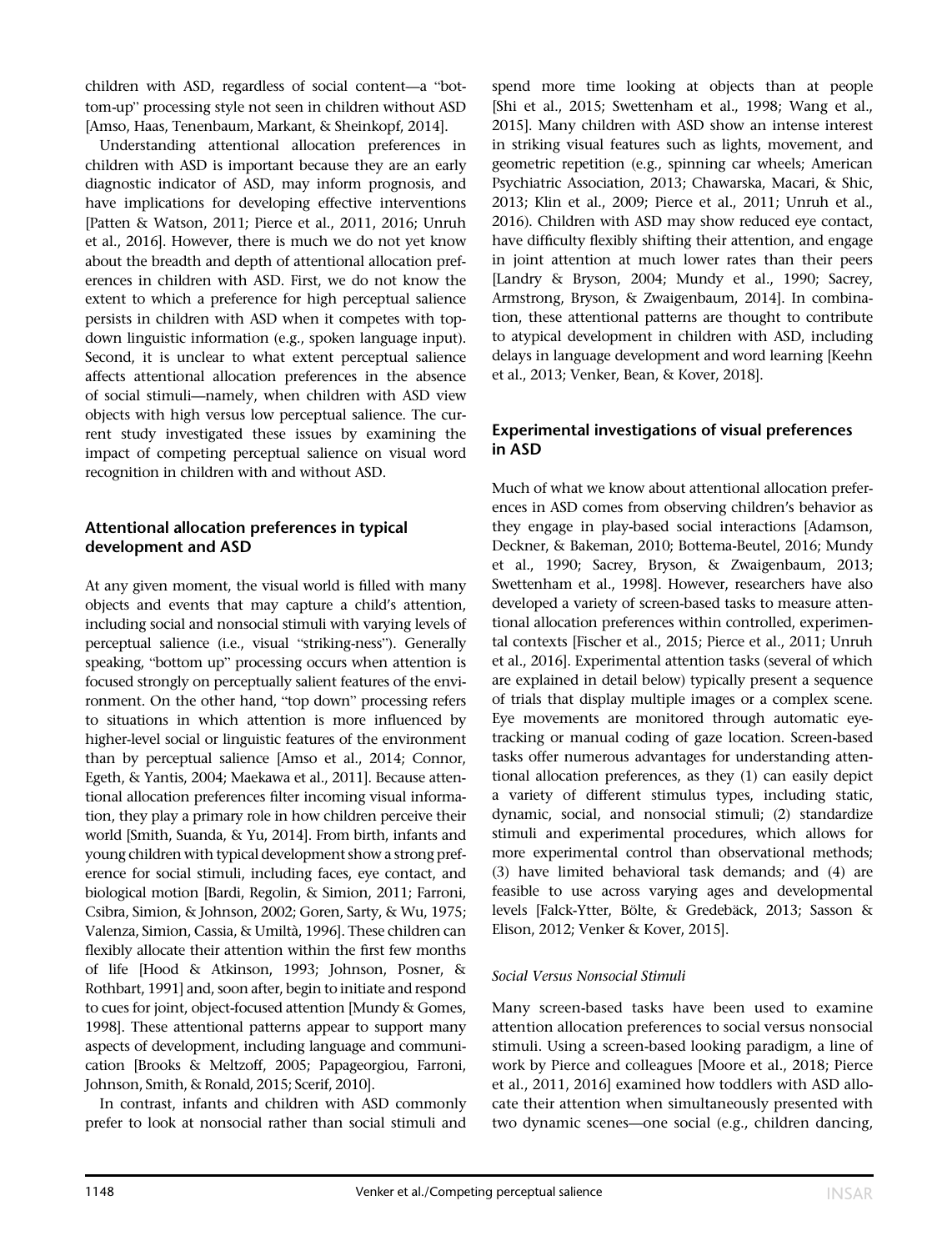doing yoga) and one nonsocial (moving geometric patterns). These studies found that toddlers with ASD looked significantly more at nonsocial, geometric stimuli than children with typical development or children with global developmental delay, who preferred social stimuli (also see Shi et al., 2015). In fact, Pierce et al. [2011] found that if a toddler looked at the geometric scenes 69% of the time or more, the positive predictive validity for accurately classifying the child as having an ASD diagnosis was 100%. Subsequent work revealed a potential ASD subtype characterized by a particularly strong preference for geometric repetition [Moore et al., 2018; Pierce et al., 2016]. Interestingly, toddlers with ASD who showed the strongest preference for geometric patterns had the weakest language and cognitive skills and the most severe autism symptoms [Moore et al., 2018; Pierce et al., 2016].

#### Influential Properties of Nonsocial Stimuli

Screen-based experimental studies have shown that attentional allocation preferences in individuals with ASD are influenced not only by social content, but also by the characteristics of nonsocial stimuli. For example, some objects (e.g., trains, which are likely to be the focus of circumscribed interests in males) attract attention in individuals with ASD more strongly than others (e.g., clothing plants; Sasson, Elison, Turner-Brown, Dichter, & Bodfish, 2011; Sasson, Turner-Brown, Holtzclaw, Lam, & Bodfish, 2008; Unruh et al., 2016; also see Thorup, Kleberg, & Falck-Ytter, 2017). Though individuals without ASD may prefer to look at the same types of objects as individuals with ASD [Thorup et al., 2017], their looking behaviors tend to be less affected by baseline visual preferences than individuals with ASD [Unruh et al., 2016]. Notably, there has been some discussion regarding whether the high salience of preferred objects lies in their content (i.e., their relationship to circumscribed interests) and/or their visual properties [Sasson et al., 2008]. This is a particularly interesting point to consider given that girls with ASD may demonstrate circumscribed interests that are more developmentally normative (e.g., horses) than those shown by boys [Antezana et al., 2019].

Attentional allocation preferences in individuals with ASD are also influenced by another visual property: perceptual salience (Amso et al., 2014; Wang et al., 2015; but see Freeth, Foulsham, & Chapman, 2011). High perceptual salience attracts attention in individuals without ASD [Freeth et al., 2011], but looking behaviors appear to be more strongly affected in children with ASD than in their peers [Amso et al., 2014]. Amso et al. [2014] conducted a screen-based task with 2- to 5-year-old children with and without ASD. Children viewed naturalistic scenes containing social and nonsocial stimuli with varying levels of perceptual salience. Regardless of social

content, perceptual salience influenced attentional allocation preferences more strongly in children with ASD than in children with typical development. Specifically, the proportion of selecting visually-salient image regions (regardless of whether those regions contained a face) was higher in the children with ASD than in the children with typical development. Both groups were drawn to look at faces to some extent, but the children with ASD were more drawn to look at visually-salient information than the children with typical development. This finding suggested that the children with ASD relied more strongly on bottom-up (i.e., salience-driven) attentional processing strategies, whereas children with typical development were more influenced by top-down (i.e., social) information. In line with Pierce et al. [2016], the extent to which looking behaviors in the children with ASD were impacted by perceptual salience was negatively associated with their receptive language skills, highlighting the link between attentional allocation preferences and language.

## Linguistic input and attention allocation

The emerging links between attentional allocation preferences and language skills in children with ASD underscore the importance of determining how top-down, linguistic information (e.g., spoken language input) interacts with visual preferences. Little is known about this issue, however, because most visual preference tasks in individuals with ASD have been conducted without explicit auditory stimuli [Amso et al., 2014; A. Moore et al., 2018; Unruh et al., 2016]. We propose that this gap in knowledge can be addressed by integrating the design features of a visual preference task with those of a visual word recognition task—a screen-based task explicitly designed to determine how spoken language input affects attention allocation in young children [Fernald, Zangl, Portillo, & Marchman, 2008; Golinkoff, Ma, Song, & Hirsh-Pasek, 2013; Marchman & Fernald, 2008; Swensen, Kelley, Fein, & Naigles, 2007]. Though the visual preference literature and visual word recognition literatures have historically been conducted separately, merging these approaches (i.e., by manipulating perceptual salience during a word recognition task) offers a unique opportunity to examine the interaction between linguistic input and attentional allocation preferences in children with ASD.

In a standard visual word recognition task, children view two images or dynamic scenes on a screen and hear language describing one of the images (e.g., See the bowl?). A significant increase in relative looking to the target image after it is named indicates recognition (i.e., comprehension) of the target noun. Ordinarily, word recognition tasks carefully balance the relative salience of target and distracter images to ensure that attention is driven by the linguistic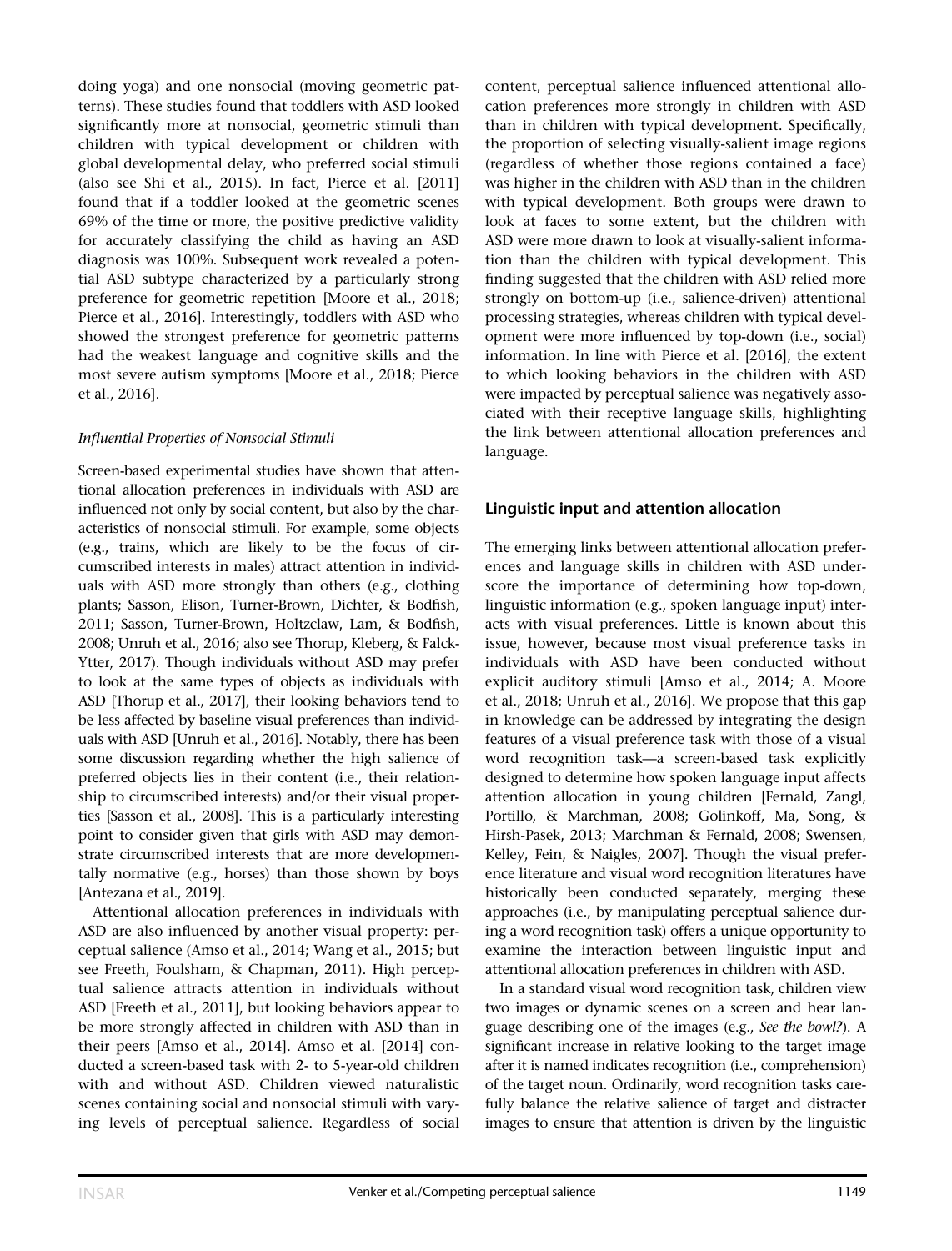signal, not by lower-level perceptual properties of objects [Fernald et al., 2008; Yurovsky & Frank, 2015]. However, introducing competing perceptual salience to a word recognition task—purposefully creating an imbalance in salience between target and distracter images—provides a means of exploring how bottom-up (i.e., salience driven) attentional preferences in children with ASD may be influenced by spoken language input.

Visual word recognition tasks have emerged as a robust method for measuring language comprehension in infants and young children—including those with ASD [Aslin, 2007; Bavin, Kidd, Prendergast, & Baker, 2016; Ellis Weismer, Haebig, Edwards, Saffran, & Venker, 2016; Fernald, Perfors, & Marchman, 2006; Goodwin, Fein, & Naigles, 2012; Swensen et al., 2007; Venker, Eernisse, Saffran, & Weismer, 2013]. Word recognition is closely linked with language outcomes in children with typical development and children with ASD, pointing to its importance in language development [Fernald et al., 2006; Fernald & Marchman, 2012; Venker et al., 2013]. Importantly, visual word recognition is thought not only to reflect existing lexical knowledge, but also to play a role in subsequent vocabulary development by supporting the development and refinement of a strong network of links between words and their meanings [Kucker, McMurray, & Samuelson, 2015; Venker et al., 2018]. In addition, there is evidence that word recognition mediates the relationship between adult language input and child language outcomes in typical development [Weisleder & Fernald, 2013].

## Perceptual salience and word learning

To our knowledge, no published studies have examined the impact of the perceptual salience of objects on visual word recognition. However, the influence of perceptual salience on attentional allocation preferences has received some consideration in the literature on word learning in both typical development and ASD (Akechi et al., 2011; C. Moore, Angelopoulos, & Bennett, 1999; Parish-Morris, Hennon, Hirsh-Pasek, Golinkoff, & Tager-Flusberg, 2007; Pomper & Saffran, 2018; Yurovsky & Frank, 2015]. Many word-learning studies have placed perceptual salience in conflict with social cues to word meaning, such as pointing to or looking at an intended referent, with the goal of determining which type of cue children rely on more strongly. Early in typical development, infants' attention allocation within a word-learning context is strongly driven by the perceptual salience of novel objects [Hollich et al., 2000; Hollich, Golinkoff, & Hirsh-Pasek, 2007; Pruden, Hirsh-Pasek, Golinkoff, & Hennon, 2006]. The effect of perceptual salience in typical development decreases between 12 and 24 months of age, such that 24-month-olds are more likely to rely on eye gaze cues than on perceptual salience when learning new words. Even in 3-year-olds with typical development, however,

the presence of engaging, visually salient familiar objects as competitors (e.g., animals, food) decreases the speed and accuracy of novel word recognition, with negative effects on the retention of new label-object mappings [Pomper & Saffran, 2018].

Perceptual salience (e.g., visual strikingness, object movement) also affects word learning in individuals with ASD either boosting or disrupting performance, depending on whether object salience overlaps or competes with other cues to word meaning [Akechi et al., 2011; Aldaqre, Paulus, & Sodian, 2015; Parish-Morris et al., 2007]. Interestingly, visual salience may continue to impact attentional allocation preferences during word learning in individuals with ASD beyond early childhood. For example, work by Parish-Morris et al. [2007] found that perceptual salience affected word learning in children with ASD even at a mean age of 5 years, though it did not have this same effect on language-matched or mental age-matched children without ASD [also see Aldaqre et al., 2015]. Aldaqre et al. [2015] found that visual salience—in this case, movement of the novel object—disrupted word learning even in adults with ASD.

## Social attention and language development

Though the current study focuses on nonsocial aspects of attention within a linguistic context, it is also important to consider relevant findings from the vast literature on joint attention. Generally speaking, this line of work underscores the point that attention to relevant aspects of the visual environment supports language development. Young children with typical development frequently engage in joint attention with adults, and the ability to follow adult gaze cues is linked with language abilities in children with typical development even before age two [Brooks & Meltzoff, 2005; Mundy & Gomes, 1998]. However, children with ASD are less likely to initiate and respond to bids for shared, object-, or event-focused joint attention than children with typical development, with negative consequences for language development [Bottema-Beutel, 2016; Kasari, Sigman, Mundy, & Yirmiya, 1990; Mundy et al., 1990; Mundy & Jarrold, 2010]. In the current study, we consider how decreased attention to relevant aspects of the visual environment could also result from a nonsocial source—the perceptual salience of unnamed objects.

## The current study

We developed an experimental eye-gaze task to determine how competing perceptual salience affects visual word recognition in children with and without ASD closely matched on receptive language skills. Children viewed two images on a screen, one of which was named (e.g., Find the shirt!). On Neutral trials, both the target and distracter images had high perceptual salience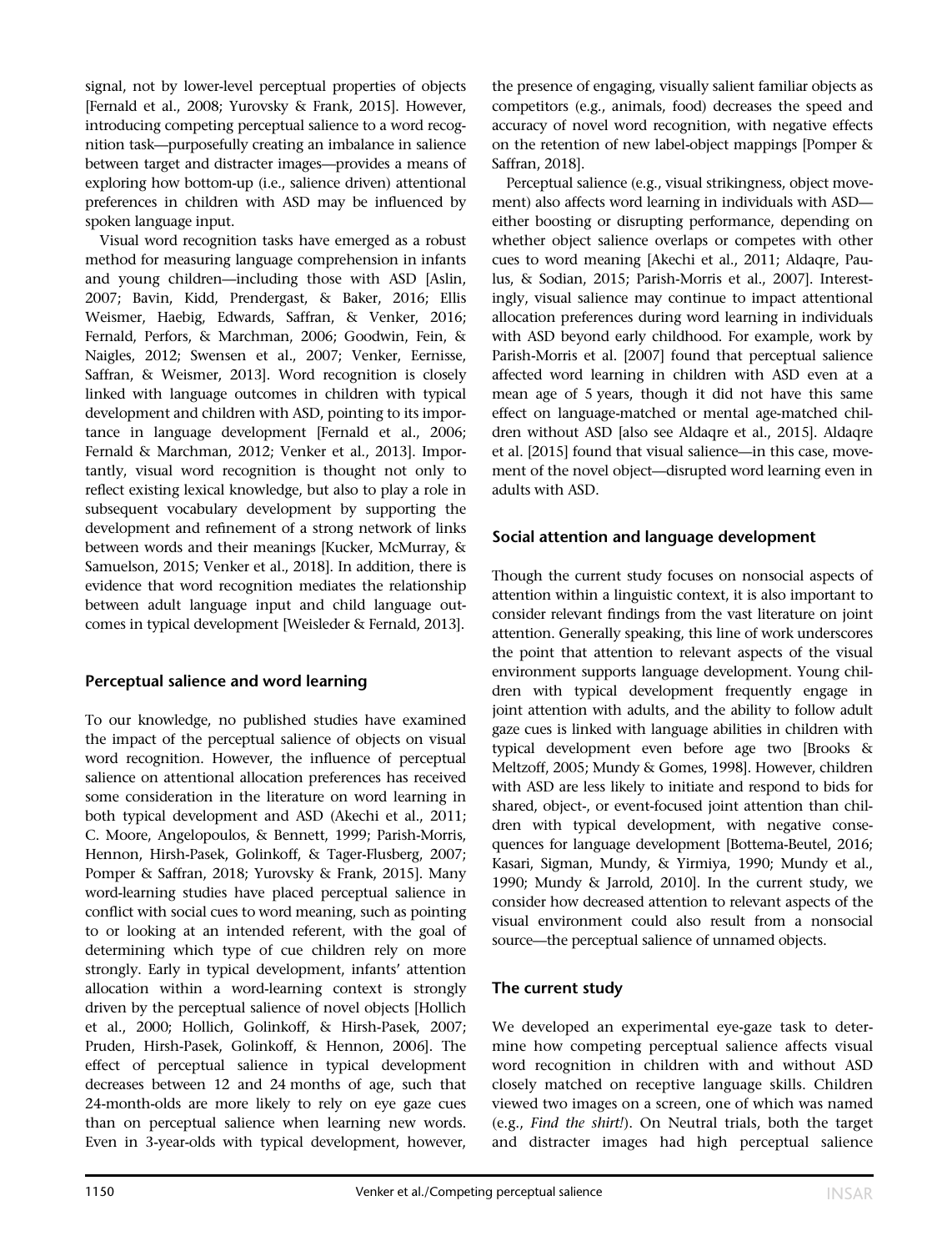(i.e., colorful and geometrically patterned). On Competing trials, the distracter image had high salience but the target had low salience, creating competition between bottom-up (i.e., salience-driven) processes and top-down (i.e., language-driven) processes. Our primary aim was to determine the extent to which competing perceptual salience affects word recognition in young children with ASD and young children with typical development. We predicted that children would significantly increase their relative looking to the target after it was named—a pattern of results that would provide evidence of word recognition (in an absolute sense) across conditions. However, we also predicted that the children with ASD would be more disrupted by competing perceptual salience than the children with typical development as indicated by their relative looking to target after it was named on Competing versus Neutral trials. In addition to addressing our primary aim, we conducted exploratory analyses to examine looking patterns during baseline, before either image had been named.

#### Method

#### Participants

Participants were part of a broader study investigating lexical processing [Ellis Weismer et al., 2016; Mahr, McMillan, Saffran, Ellis Weismer, & Edwards, 2015; Pomper, Ellis Weismer, Saffran, & Edwards, 2019; Venker et al., 2020; Venker, Edwards, Saffran, & Ellis Weismer, 2019]. The study was prospectively approved by the university Institutional Review Board, and parents or legal guardians provided written informed consent for their child's participation. Participants were recruited through doctors' offices and clinics, early intervention providers, from the community, and through a research registry maintained by the Waisman Center at the University of Wisconsin-Madison. In total, 44 children with ASD and 28 children with typical development completed the task of interest. However, in this sample the children with ASD had significantly lower receptive language abilities than the children with typical development. Given the language-based nature of the task, we were interested in comparing groups with similar receptive language abilities. To generate these subgroups, each child with typical development was individually matched with a child with ASD on receptive language age equivalent (see Section 8.4), yielding groups of 17 children with ASD (11 males, 6 females) and 17 children with typical development (11 males, 6 females). Exclusionary criteria were known genetic syndromes (e.g., fragile X syndrome), birth prior to 37 weeks gestation, and exposure to a language other than English. Additional exclusionary criteria for the children with typical development were elevated scores on the Modified Checklist for Autism in Toddlers [Robins et al., 2014] and clinical observation or parent

report of developmental delay or behaviors associated with ASD.

#### Procedure

Children took part in a 2-day visit conducted by a licensed clinical psychologist and a licensed and certified speechlanguage pathologist with extensive experience assessing young children with ASD. Some children had an existing ASD diagnosis, whereas others received their initial diagnosis within the study. Parents of all children with ASD participated in the Autism Diagnostic Interview, Revised [Rutter, LeCouteur, & Lord, 2003]. All children with ASD completed the Autism Diagnostic Observation Schedule, 2nd Edition (ADOS-2; Lord, Luyster, et al., 2012; Lord, Rutter, et al., 2012), which informed initial ASD diagnosis provided within the context of the research study or verified existing ASD diagnosis. The ADOS-2 also measured autism severity. The ADOS-2 modules used were: Toddler Module, no words  $(n = 1)$ ; Toddler Module, words  $(n = 4)$ ; Module 1, no words  $(n = 3)$ ; Module 1, words  $(n = 6)$ ; Module 2, under 5  $(n = 3)$ .

#### Standardized Assessments

The Mullen Scales of Early Learning [Mullen, 1995] measured visual reception and fine motor skills. Age equivalent scores from the Visual Reception and Fine Motor subscales were averaged, divided by chronological age, and multiplied by 100, yielding a nonverbal Ratio IQ score (see Bishop, Guthrie, Coffing, & Lord, 2011). Receptive and expressive language skills were measured by the Auditory Comprehension and Expressive Communication Scales of the Preschool Language Scales, 5th Edition (PLS-5; Zimmerman, Steiner, & Pond, 2011). Each scale produced a raw score, age equivalent, growth scale value, and standard score.

## Group Matching

Each child with ASD was matched to a child with typical development on PLS-5 receptive language age equivalent score within 4 months, yielding groups of 17 children with ASD and 17 children with typical development. Groups did not significantly differ in receptive or expressive language age equivalents or growth scale values (see Table 1), indicating similar levels of absolute language skills. Groups significantly differed on all other variables.

## Visual Word Recognition Task

The visual word recognition task lasted approximately 5 min. Children sat on a parent's lap in front of a 55-in. screen. Parents wore opaque glasses to prevent them from unintentionally affecting their child's performance. Children's faces were video recorded by a camera below the screen, which allowed for offline manual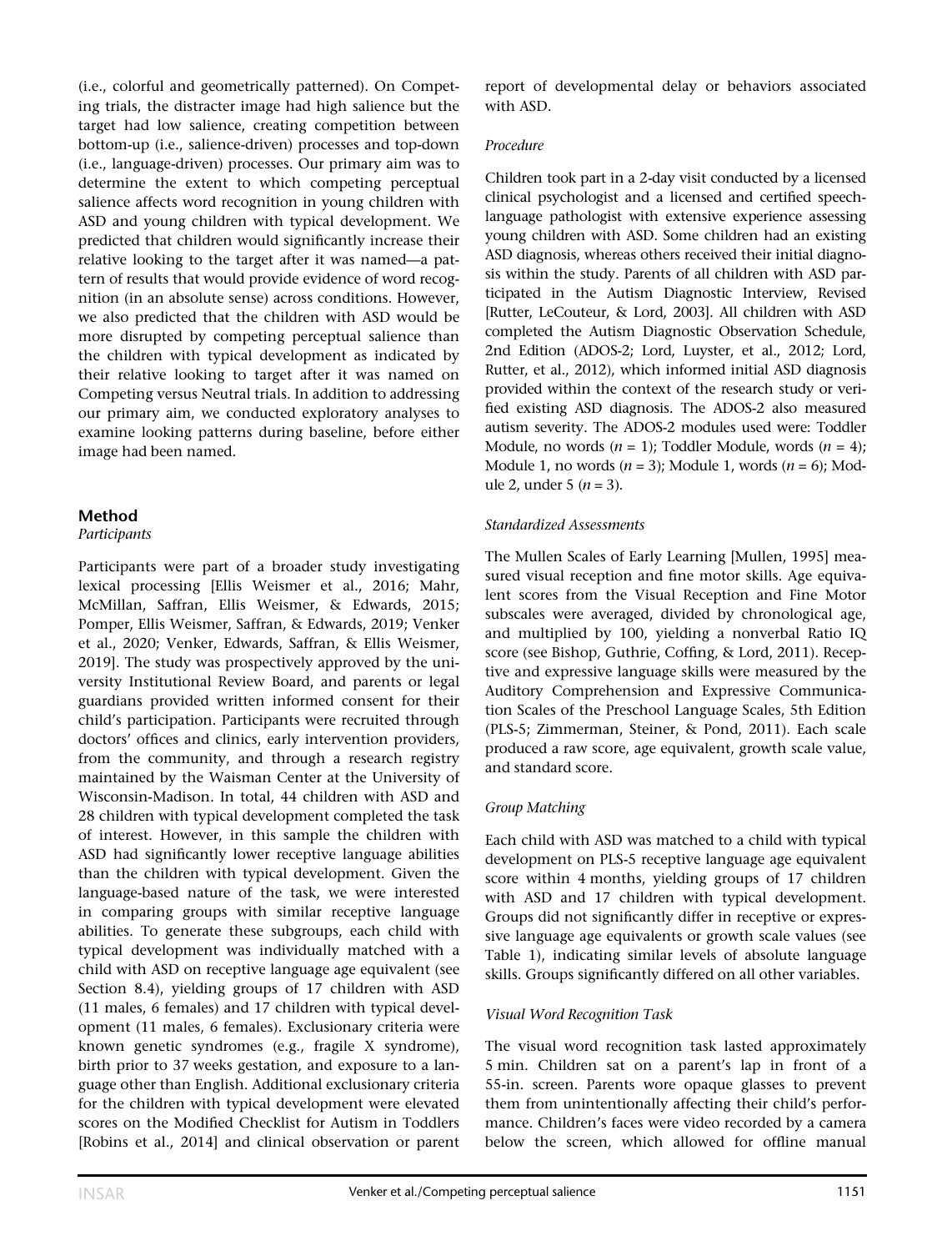#### Table 1. Participant Characteristics

|                             | Children with typical development ( $n = 17$ )<br>Mean (SD) range<br>Mean (SD) range | Children with ASD $(n = 17)$ | Group difference<br>P value Cohen's d variance ratio |
|-----------------------------|--------------------------------------------------------------------------------------|------------------------------|------------------------------------------------------|
|                             |                                                                                      |                              |                                                      |
| Chronological age (months)  | 20.41 (1.66)                                                                         | 31.06 (3.67)                 | $P < 0.001*$                                         |
|                             | $18 - 23$                                                                            | $24 - 36$                    | $d = 3.74$                                           |
|                             |                                                                                      |                              | var ratio = $2.21$                                   |
| Auditory comprehension      |                                                                                      |                              |                                                      |
| Growth scale value          | 359.65 (25.97)                                                                       | 354.35 (29.17)               | $P = 0.580$                                          |
|                             | 313-397                                                                              | 313-397                      | $d = 0.19$                                           |
|                             |                                                                                      |                              | var ratio = $1.12$                                   |
| Age equivalent (months)     | 20.65 (4.49)                                                                         | 19.94 (4.99)                 | $P = 0.667$                                          |
|                             | $14 - 28$                                                                            | $14 - 28$                    | $d = 0.15$                                           |
|                             |                                                                                      |                              | var ratio = $1.11$                                   |
| Standard score              | 99.47 (14.75)                                                                        | 70.71 (13.82)                | $P < 0.001*$                                         |
|                             | $77 - 124$                                                                           | $53 - 98$                    | $d = 2.01$                                           |
|                             |                                                                                      |                              | var ratio = $1.07$                                   |
| Expressive communication    |                                                                                      |                              |                                                      |
| Growth scale value          | 356.47 (21.98)                                                                       | 349.12 (39.52)               | $P = 0.507$                                          |
|                             | 325-407                                                                              | 285-407                      | $d = 0.23$                                           |
|                             |                                                                                      |                              | var ratio = $1.80$                                   |
| Age equivalent (months)     | 23.00 (4.17)                                                                         | 22.06 (7.15)                 | $P = 0.642$                                          |
|                             | $18 - 33$                                                                            | $11 - 33$                    | $d = 0.16$                                           |
|                             |                                                                                      |                              | var ratio = $1.71$                                   |
| Standard score              | 106.00 (10.59)                                                                       | 80.59 (12.79)                | $P < 0.001*$                                         |
|                             | $91 - 130$                                                                           | $61 - 100$                   | $d = 2.17$                                           |
|                             |                                                                                      |                              | var ratio = $1.21$                                   |
| <b>Total Language</b>       | 102.77 (12.52)                                                                       | 74.12 (12.39)                | $P < 0.001*$                                         |
| Standard score              | $86 - 129$                                                                           | $56 - 95$                    | $d = 2.30$                                           |
|                             |                                                                                      |                              | var ratio = $1.01$                                   |
| Nonverbal Ratio IO          | 105.18 (13.31)                                                                       | 75.03 (10.12)                | $P < 0.001*$                                         |
| $(n = 16$ in the ASD group) | $86 - 145$                                                                           | $58 - 90$                    | $d = 2.55$                                           |
|                             |                                                                                      |                              | var ratio = $1.31$                                   |
| ASD symptom severity        |                                                                                      | 7.47 (1.59)                  |                                                      |
|                             |                                                                                      | $4 - 10$                     |                                                      |

Note. Auditory Comprehension and Expressive Communication were measured by the Preschool Language Scales, 5th Edition. Nonverbal Ratio IQ was measured by the Mullen Scales of Early Learning. ASD Symptom Severity was measured by the ADOS-2 comparison score. \* indicates P values are significant at at level of  $P < 0.001$ .

coding of gaze location.<sup>1</sup> In each trial, children viewed two images (e.g., a bowl and a shirt) on either side of the screen and heard speech describing one of the images (e.g., Find the bowl!). Visual stimuli (color photos of familiar objects) were obtained through online image searches. Auditory stimuli were recorded using child-directed speech by a female English speaker native to the geographic area in which the study was conducted. Trials lasted 6.5 s, and the onset of the target noun (e.g., … bowl!) occurred 2,900 ms into the trial.

The task contained 10 Neutral trials and 10 Competing trials. Neutral and Competing trials contained 10 words yoked into pairs: cup-sock, shirt-bowl, hat-chair, door-pants, and shoe-ball. Each word in a pair served as the target and the distracter in both conditions. This feature of the task design accounted for the possibility that children may find some objects inherently more interesting than others. On Neutral trials, both the target and distracter were colorful and had geometric patterning (see Fig. 1). On Competing trials, the distracter was colorful and geometric (like the images in the Neutral Condition), but the target image was less colorful and did not have geometric patterning. We refer to images that were colorful and had geometric patterning as having high salience. We refer to images that were less colorful and did not have patterning as having low salience. The vibrancy (i.e., intensity and saturation) of the images was adjusted in Photoshop to maximize the distinction between high-salience and low-salience images (see Appendix A).

Though there are many ways to experimentally represent perceptual salience, we manipulated color and geometric patterning because these are features that vary naturally in the real world. For example, it would be reasonable to see bowls and shirts that are colorful and patterned or bowls and shirts that are less colorful and have

<sup>&</sup>lt;sup>1</sup>An automatic eye tracker also recorded information about children's gaze location during the task. However, we used manually-coded data instead of automatic eye-tracking data based on recent evidence that automatic eye tracking produces significantly higher rates of data loss in children with ASD than manual gaze coding [Venker et al., 2019].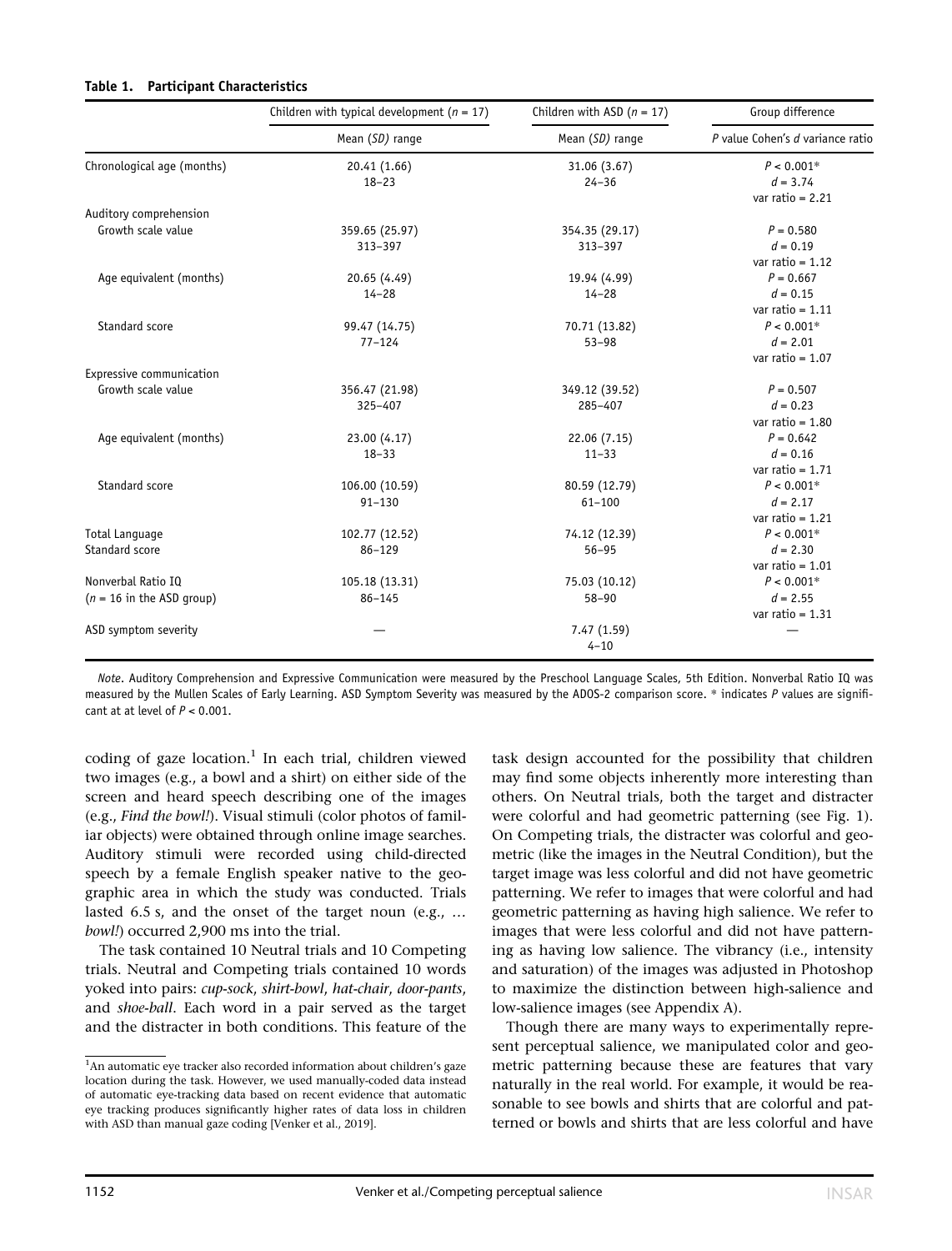

Figure 1. Sample images from the Visual Attention task for the auditory stimulus, Find the bowl! Neutral trials (left) presented two high-salience images. Competing trials (right) presented a distracter (unnamed) image with high salience and a target (named) image with low salience.

no patterning, which increases the ecological validity of this visual manipulation. The task only included objects that could reasonably be solid or patterned: clothing, dishes, toys, and furniture. The effectiveness of the salience manipulation was supported by a pilot study [Mathée, Venker, & Saffran, 2016].<sup>2</sup>

To prevent children from predicting that a low-salience image would always be named, the task included six filler trials in which the target had high salience, but the distracter had low salience. Filler trials included six distinct words that were not included in the Neutral or Competing Conditions: cake, blanket, balloon, cookie, plate, and bed. To ensure that specific aspects of the task design did not impact performance, two versions of the task were created with different trial orders and target sides. Neither version presented more than two consecutive trials of the same type (i.e., Neutral, Competing, and Filler). Task version (i.e., whether a child received Version 1 or 2) was semi-randomly assigned to account for children who participated in the study but did not meet inclusionary criteria.

#### Eye-gaze Coding

Gaze location was determined offline from video by trained research assistants using custom eye-gaze coding software. Coders were trained to mastery in differentiating head movements from eye movements by focusing on pupil movement and were unaware of target side. The sampling rate of the video was 30 Hz, yielding time frames lasting approximately 33 ms each. The visual angle of children's eye gaze was  $33.6^{\circ}$  from center to the upper corners of the screen and  $24^{\circ}$  from center to the lower corners of the screen. Coders determined gaze location for each time frame based on the visual angle of children's eyes and the known location of the left and right image areas of interest on the screen. Gaze location for each 33 ms time frame was classified as directed to the left image (i.e., the left area of interest), to the right image (i.e., the right area of interest), or neither (see Fernald et al., 2008 for additional detail).

Post processing converted left and right looks to target and distracter looks (based on the known target location in each trial). Time frames in which gaze was not directed to either image were categorized as missing data. Intercoder percent agreement for 12 randomly selected, independently coded videos was 98.1%. Consistent with previous studies of word recognition [e.g., Fernald, Thorpe, & Marchman, 2010], the window of analysis lasted from 300 to 2,000 ms after target noun onset. Following standard procedures for measuring word recognition accuracy [Fernald et al., 2008], the dependent variable of interest was the amount of time looking at the target divided by the total time looking at both images (i.e., target + distracter looks) during a given time window. This calculation represents the percentage of total image looking time that was focused on the target image. For simplicity, we refer to this variable as "relative looking to target." There were no significant differences in relative looking to target between the two versions during the analysis window,  $F_{(1,42)} = 0.11$ ,  $P = 0.743$ , so the versions were collapsed in subsequent analyses.

<sup>&</sup>lt;sup>2</sup>During the initial stages of stimulus preparation, we generated saliency maps using Saliency Toolbox [similar to the approach used by Amso et al., 2014] to contrast the relative visual salience of colorful, geometric objects and less colorful, non-patterned objects. The saliency maps consistently identified colorful, geometric patterned objects as having higher salience than less colorful, non-patterned images. Following this initial validation, we conducted a pilot study [Mathée et al., 2016] of the experimental task with an independent sample of 17 children with typical development (24–26 months old). As predicted, children spent significantly more time looking at colorful, patterned objects than less colorful, non-patterned images, which supported the effectiveness of the salience manipulation. The current study used the same experimental task validated in this pilot work.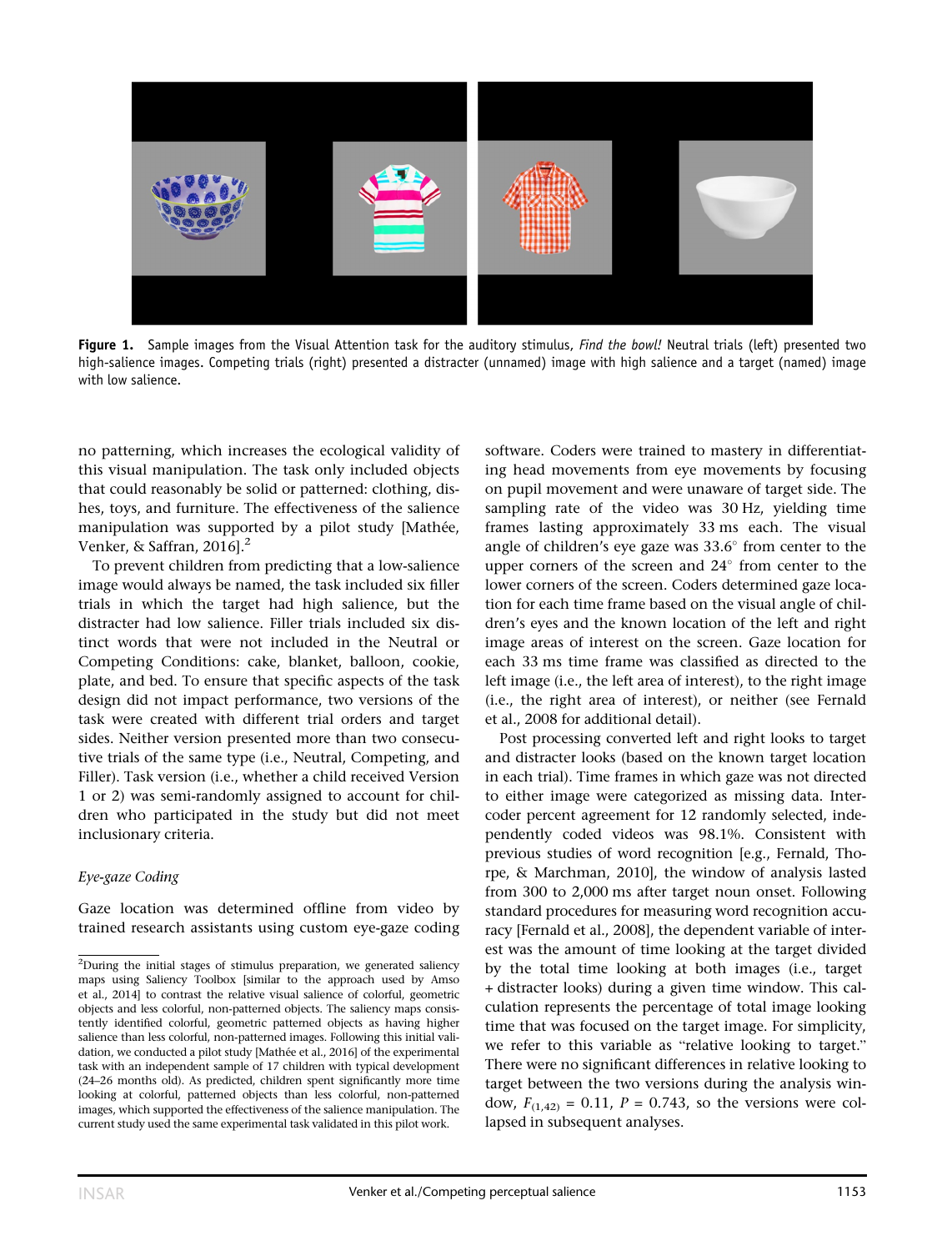Trials were excluded if children looked away from the images more than half of the time during the analysis window. On average, children with typical development contributed 9.24 trials in the Neutral Condition  $(SD = 0.83, \text{ range} = 8-10)$  and 8.65 trials in the Competing Condition ( $SD = 1.37$ , range = 5–10). Children with ASD contributed 8.24 trials in the Neutral Condition  $(SD = 1.48$ , range = 6–10) and 8.12 trials in the Competing Condition ( $SD = 1.73$ , range = 5–10). We conducted a repeated measures ANOVA with number of trials per child as dependent variables nested within children, and Condition (Neutral vs. Competing), Group (typical development vs. ASD), and their interaction as independent variables. This analysis revealed no significant difference in the number of trials contributed per child between groups  $F_{(1,32)} = 2.98$ ,  $P = 0.094$ , a marginal difference between conditions  $F_{(1,32)} = 4.00$ ,  $P = 0.054$ , and no significant Group  $\times$  Condition interaction  $F_{(1,32)} = 1.78$ ,  $P = 0.192$ .

We also examined the proportion of nonmissing (i.e., image-focused) looking time in the analyzed trials (i.e., those that were not excluded due to excessive missing data). The proportion of image-focused looking time for the children with ASD was .79 in both the Neutral Condition and the Competing Condition. The proportion of imagefocused looking time in the analyzed trials for the children with typical development was .86 in the Neutral Condition and .80 in the Competing Condition. Repeated measures ANOVA with missing values as dependent variables nested within children, and Condition (Neutral vs. Competing), Group (typical development vs. ASD), and their interaction as independent variables showed no significant differences in missing data in the analysis window between Groups,  $F_{(1,32)}$  <0.001, P = 0.990, Conditions,  $F_{(1,32)}$  = 0.75,  $P = 0.393$ , or their interaction  $F_{(1,32)} = 0.12$ ,  $P = 0.735$ .

#### Initial Baseline Analyses

Following standard practice in visual word recognition studies [Fernald et al., 2008], we first examined looking patterns during baseline—the initial 2,900 ms of each trial during which both images were visible but neither had yet been named. We compared baseline looking patterns in each group and each condition to chance (0.50, which would indicate similar proportions of time looking at both images). In Neutral trials, where both images had high salience, we expected children to spend similar proportions of time looking at each image. Consistent with this expectation, relative looking to target during baseline in Neutral trials did not differ significantly from 0.50 for the children with typical development ( $M = 0.47$ ,  $SD = 0.07$ , range = 0.36–0.65),  $t(16) = -1.36$ ,  $P = 0.192$ , or the children with ASD ( $M = 0.51$ ,  $SD = 0.08$ , range = 0.35–0.67),  $t(16) = 0.47$ ,  $P = 0.645$ . This pattern of results suggests that we successfully matched the Neutral items on visual salience.

In the Competing condition, we expected children to spend a higher proportion of time looking at high-salience distracter image than the low-salience target image.



Figure 2. Time course of relative looking to target throughout the trial. Relative looking to target = looking to the target image divided by total looking to both target and distractor across participants. TD = children with typical development. ASD = children with autism spectrum disorder. Then, 0 ms indicates the onset of the target noun. The dashed lines indicate the analysis window (300–2,000 ms after noun onset).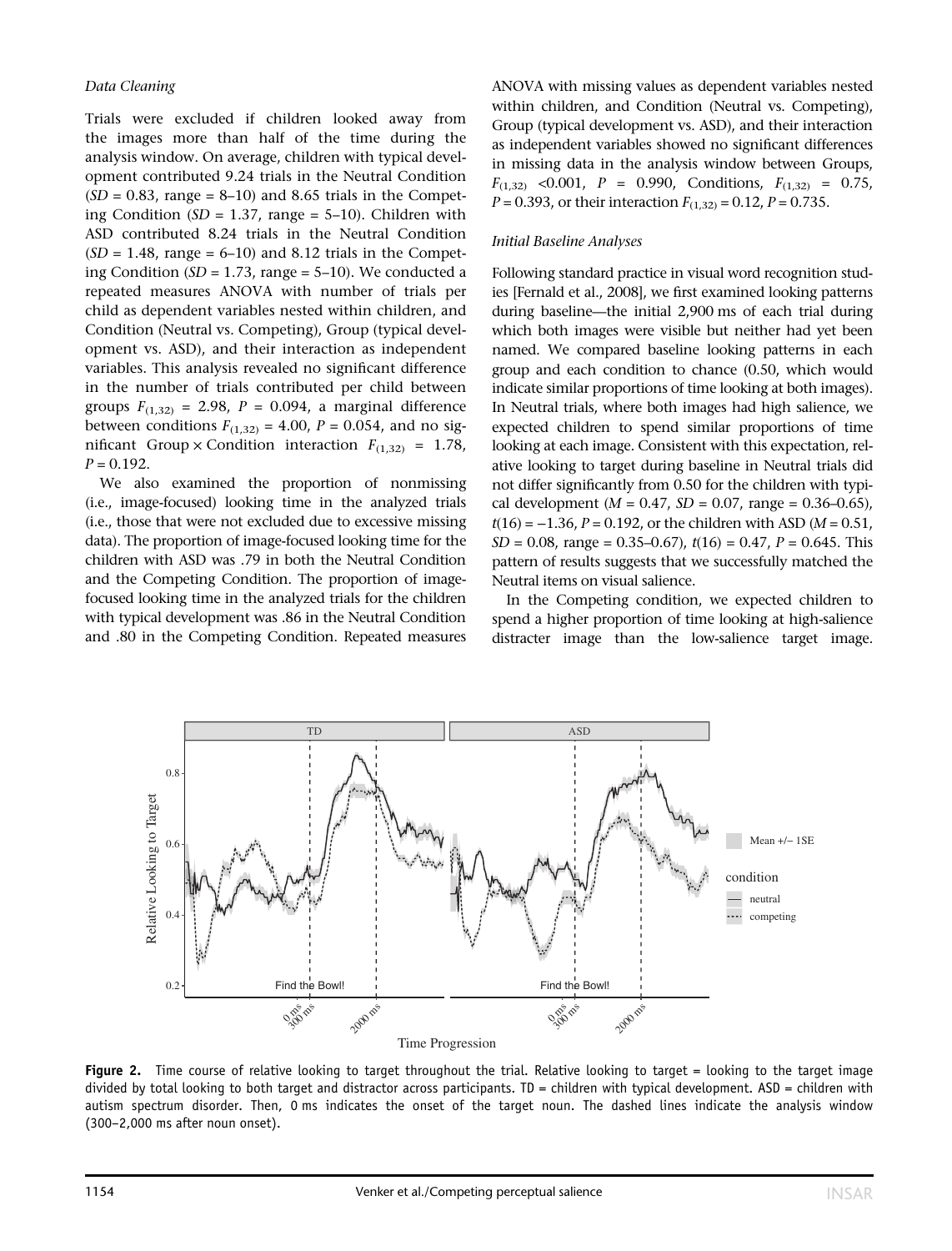Consistent with this expectation, in the ASD group, relative looking to target during baseline  $(M = 0.41, SD = 0.07,$ range =  $0.27-0.52$ ) was significantly lower than  $0.50$ ,  $t(16) = -5.24$ , P <0.001. However, in the children with typical development, relative looking to target during baseline in Competing trials did not differ significantly from 0.50  $(M = 0.48, SD = 0.10, range = 0.26{\text -}0.62), t(16) = -0.88,$  $P = 0.392$ . This finding indicated that—despite a strong initial preference for the high-salience distracter during the first second of viewing (see Fig. 2)—the children with typical development spent a similar amount of time looking at both images over the baseline period as a whole. We further characterize baseline looking patterns below (see Section 9.1).

#### Results

Figure 2 and Table 2 present mean performance across groups and conditions. Our primary aim was to determine the extent to which competing perceptual salience affected word recognition in young children with ASD and young children with typical development. To address this aim, we first tested whether relative looking to target significantly increased between baseline and the analysis window, which would provide evidence of word recognition in an absolute sense (i.e., that children significantly increased their relative looking to the target image after it was named). We conducted repeated measures ANOVAs with relative looking to target as the dependent variable and Condition (Neutral vs. Competing), Time Window (Baseline vs. Analysis Window), and their interaction as the independent variables. We expected both groups to significantly increase their relative looking to target in

Table 2. Relative Looking to Target Across Groups and **Conditions** 

|                      | Children with typical<br>development | Children<br>with ASD |
|----------------------|--------------------------------------|----------------------|
|                      | Mean (SD)<br>range                   | Mean (SD)<br>range   |
| Neutral condition    |                                      |                      |
| <b>Baseline</b>      | 0.47(0.08)                           | 0.51(0.08)           |
|                      | $0.36 - 0.65$                        | $0.35 - 0.67$        |
| Analysis window      | 0.71(0.13)                           | 0.67(0.12)           |
|                      | $0.38 - 0.90$                        | $0.43 - 0.85$        |
| Late analysis window | 0.66(0.15)                           | 0.69(0.17)           |
|                      | $0.33 - 0.90$                        | $0.41 - 0.94$        |
| Competing condition  |                                      |                      |
| <b>Baseline</b>      | 0.48(0.10)                           | 0.41(0.07)           |
|                      | $0.26 - 0.62$                        | $0.27 - 0.52$        |
| Analysis window      | 0.64(0.12)                           | 0.56(0.15)           |
|                      | $0.34 - 0.77$                        | $0.18 - 0.79$        |
| Late analysis window | 0.58(0.11)                           | 0.52(0.19)           |
|                      | $0.44 - 0.89$                        | $0.29 - 0.91$        |

both conditions, providing evidence that word recognition had occurred.

There was a statistically significant main effect of Time Window for the children with typical development,  $F_{(1,48)} = 62.80$ ,  $P < 0.001$ ,  $\eta^2 P = 0.57$ , and the children with ASD,  $F_{(1,48)} = 36.88$ ,  $p < 0.001$ ,  $\eta^2 P = 0.43$ , indicating that children with typical development and children with ASD increased their relative looking to target after it was named (compared to baseline), regardless of Condition (see Figs. 3 and 4 and Table 2). In the children with typical development, the main effect of Condition was nonsignificant,  $F_{(1,48)} = 1.85$ ,  $P = 0.180$ ,  $\eta^2$ <sub>P</sub> = 0.04, as was the Condition  $\times$  Time Window interaction,  $F_{(1,48)} = 2.48$ ,  $P = 0.122$ ,  $\eta^2 P = 0.05$ . In the children with ASD, the interaction between Condition and Time Window was nonsignificant,  $F_{(1,48)} = 0.01$ ,  $P = 0.941$ ,  $\eta^2$ <sub>F</sub> <0.001, but there was a statistically significant main effect of Condition,  $F_{(1,48)} = 16.05$ ,  $P < 0.001$ ,  $\eta^2 P = 0.25$ . These results indicated that the children with ASD spent a significantly lower proportion of time looking at the target object in the Competing Condition than in the Neutral Condition, regardless of time window. Overall, these analyses provided evidence that word recognition had occurred in both groups and both conditions but suggested that the children with ASD were more affected by competing perceptual salience than the children with typical development.

To further quantify the effect of competing perceptual salience on word recognition, we examined relative looking to the target image after it was named in the Competing and Neutral conditions. We conducted a mixed effect repeated measures ANOVA with relative looking to target during the analysis window as the dependent variable, and Group (typical development vs. ASD), Condition (Neutral vs. Competing), and their interaction as the independent variables. Because of the nested data structure, we allowed error terms to correlate across participants and controlled for these. Planned pairwise comparisons were conducted using the Holm-Bonferroni method to correct for multiple comparisons [Holm, 1979].

There was a significant main effect of Condition,  $F_{(1,32)} = 14.32$ ,  $P = 0.001$ ,  $\eta^2 P = 0.31$ . The main effect of Group was nonsignificant,  $F_{(1,32)} = 2.68$ ,  $P = 0.112$ ,  $\eta^2_{P}$  = 0.18, as was the Group x Condition interaction,  $F_{(1,32)} = 0.40$ ,  $P = 0.530$ ,  $\eta^2 P = 0.01$ . Planned (i.e., a priori) pairwise comparisons revealed no significant difference in relative looking to target between the Competing and Neutral Condition for the children with typical development during the analysis window ( $\Delta = -0.07$ ,  $P = 0.134$ ,  $d = 0.76$ ; see Table 2). In contrast, relative looking to target in the children with ASD was significantly lower during the analysis window in the Competing Condition than in the Neutral Condition ( $\Delta = -0.10$ ,  $P = 0.019$ ,  $d = 1.07$ ; see Table 2). Overall, these results demonstrated that competing perceptual salience significantly decreased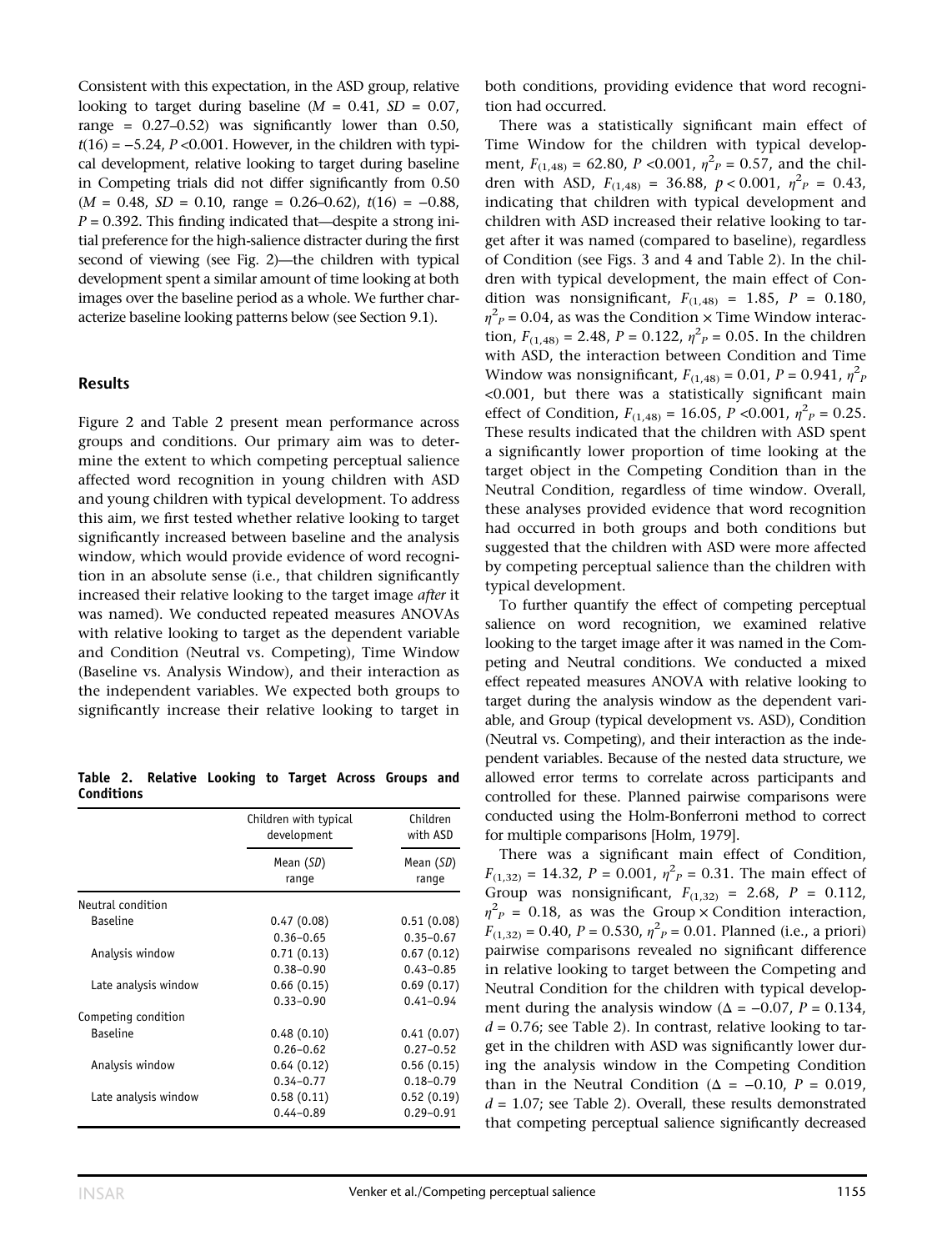

Figure 3. Relative looking to target across the Neutral and Competing Conditions for children with typical development. Baseline was the period before noun onset, and the analysis window was 300–2,000 ms after noun onset. The dark lines represent the median. The upper and lower hinges represent the first and third quartiles (i.e., 25th and 75th percentiles). The whiskers extend to the observed value no more than 1.5 times the distance between the first and third quartiles. Observed values beyond the whiskers are plotted individually.

relative looking to target in the children with ASD, but not in the children with typical development.<sup>3</sup>

Though we were primarily interested in the initial phase of word recognition immediately after noun onset, we also examined looking patterns during the late analysis window, which began 2 s after noun onset and lasted until the end of the trial (4,900–6,500 ms). The results for the late analysis window mirrored those in the main analysis window. There was a significant main effect of Condition,  $F_{(1,32)} = 16.11, P < 0.001, \eta^2 = 0.34.$  The main effect of Group again was nonsignificant,  $F_{(1,32)} = 0.10$ ,  $P = 0.754$ ,  $\eta^2 P = 0.007$ , as was the Group x Condition interaction,  $F_{(1,32)} = 2.35$ ,  $P = 0.135$ ,  $\eta^2 P = 0.07$ . As in the initial analysis window, planned pairwise comparisons revealed no significant difference in relative looking to target between the Competing and Neutral Condition for the children with typical development ( $\Delta = -0.07$ ,  $p = 0.267$ ,  $d = 0.60$ ). Relative looking to target in the children with ASD was again

significantly lower in the Competing Condition than in the Neutral Condition ( $\Delta = -0.17$ ,  $p = 0.003$ ,  $d = 1.35$ ).

#### Exploratory Baseline Analyses

The time course data (see Fig. 2) and initial baseline analyses (see "Method") pointed to potential group differences in looking patterns in the Competing Condition during baseline, before either image had been named. To better understand these unexpected differences, we conducted a set of exploratory analyses examining baseline looking patterns. Based on visual inspection of the mean time course data (see Fig. 2), we separated the baseline period into three equal-sized time windows. The first phase lasted from the start of the trial to 1,056 ms; the second phase lasted from 1,056 to 2,112 ms; and the third phase lasted from 2,112 to 3,168 ms. Thus, these three phases approximately represented the first 3 s of the trial, during which no information had yet been provided about the target object.

During the first baseline phase of the Competing Condition, mean relative looking to target was 0.41 in the children with ASD and 0.40 in the children with typical development. Pairwise comparisons revealed no significant difference between groups during the first baseline phase,  $t(32) = 0.24$ ,  $P = 0.813$ . During the second baseline phase, relative looking to target was significantly lower in the children with ASD  $(M = 0.45)$  than in the children with typical development ( $M = 0.55$ ),  $t(32) = -2.74$ ,  $P = 0.010$ . During the third baseline phase, there was a marginal group difference in relative looking to target between the children with ASD  $(M = 0.36)$  and the

<sup>&</sup>lt;sup>3</sup>Based on a suggestion from reviewers, we examined correlations in both groups between relative looking to target during the analysis window and receptive language skills (PLS-5 Auditory Comprehension Growth Scale Value, a measure of raw scores transformed to an equal-interval scale). In the children with typical development, the correlation between receptive language and relative looking to target was significant in the Competing Condition ( $r = 0.59$ ,  $P = 0.013$ ) but not in the Neutral Condition ( $r = 0.37$ ,  $P = 0.147$ ). In the children with ASD, the correlation between receptive language and relative looking to target was not significant in either the Neutral Condition ( $r = 0.41$ ,  $P = 0.103$ ) or the Competing Condition  $(r = 0.41, P = 0.102)$ , despite an overall positive relationship between the two variables. These results should be interpreted with caution because the receptive language-matched subgroups in this study  $(n = 17$  per group) were selected to examine potential differences in group performance, not to characterize individual differences in the ASD group as a whole.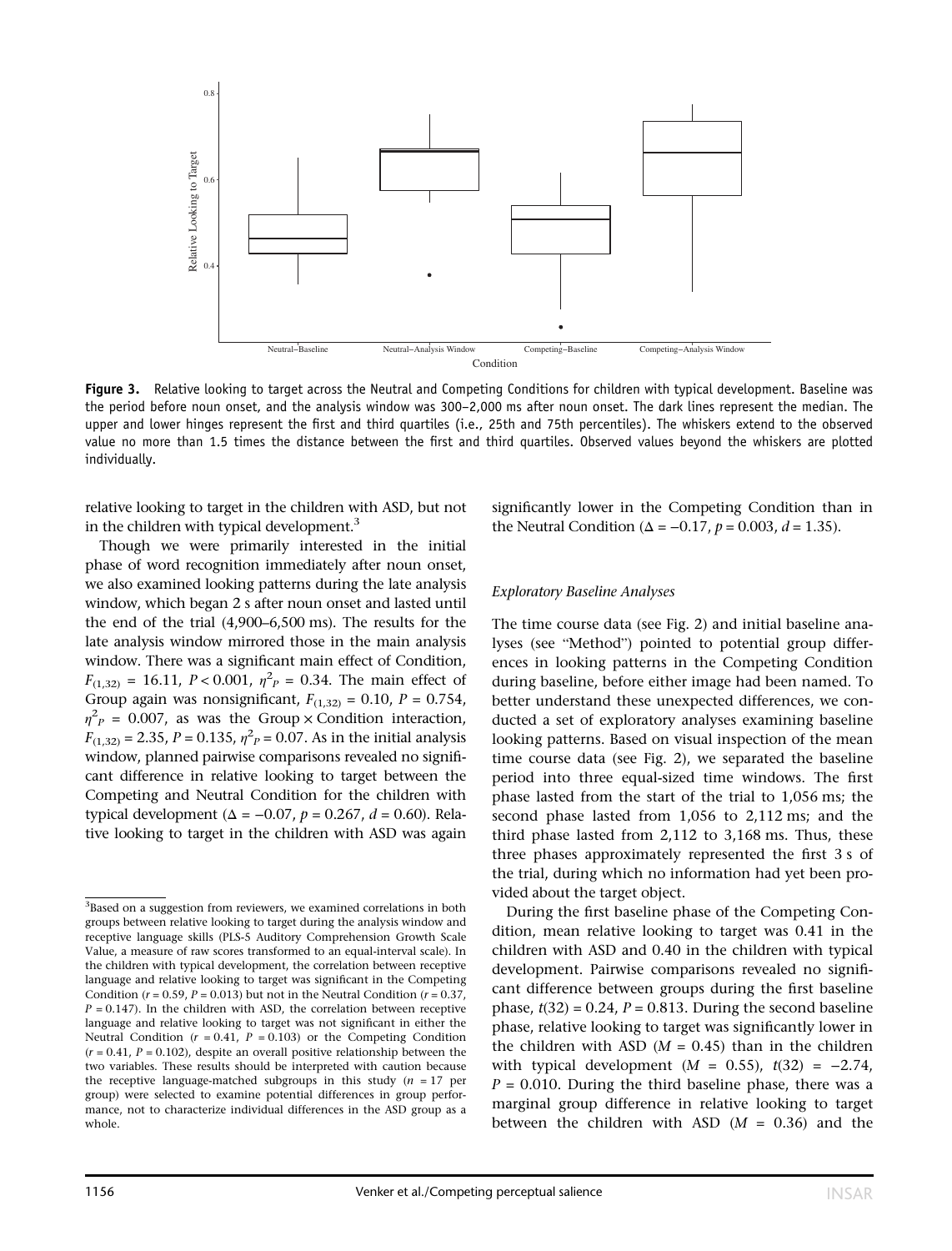

Figure 4. Relative looking to target across the Neutral and Competing Conditions for children with ASD. Baseline was the period before noun onset, and the analysis window was 300–2,000 ms after noun onset. The dark lines represent the median. The upper and lower hinges represent the first and third quartiles (i.e., 25th and 75th percentiles). The whiskers extend to the observed value no more than 1.5 times the distance between the first and third quartiles. Observed values beyond the whiskers are plotted individually.

children with typical development  $(M = 0.46)$ ,  $t(32) =$  $-1.92, P = 0.064.$ 

#### **Discussion**

Though the visual preference literature and visual word recognition literatures have historically been conducted separately, the current study merged these approaches to examine the interaction between linguistic input and attentional allocation preferences in children with ASD. Our aim was to determine the extent to which competing perceptual salience affects word recognition in young children with ASD and young children with typical development. Consistent with our predictions, children demonstrated evidence of word recognition in an absolute sense across both the Neutral and Competing conditions. However, competing perceptual salience significantly reduced relative looking to target after noun onset only in the ASD group, indicating that the children with ASD were more disrupted by competing perceptual salience than the children with typical development (who were younger but matched on receptive language skills). Consistent with prior work [Amso et al., 2014], these results indicate that attentional allocation preferences in children with ASD were driven more strongly by bottom-up (i.e., salience-driven) than top-down (i.e., languagedriven) processes, whereas this was not the case in the children with typical development.

These findings advance our conceptual understanding of the breadth and depth of visual preferences in children with ASD in two key ways. First, these results demonstrate that attentional allocation preferences for perceptual salience persist in children with ASD when they compete with top-down, linguistic information (in addition to social visual information, as shown in previous work; Amso et al., 2014). This finding advances our understanding of the links between attentional allocation preferences and language development in children with ASD. Second, these results demonstrate the existence of attentional allocation preferences for high perceptual salience in young children with ASD, even in the absence of social stimuli. Though the current study was unable to differentiate whether children with ASD were drawn to look at the high-salience objects and/or drawn to look away from the low-salience objects, this finding paves the way for future visual perception-focused studies that examine preferences for specific visual features as a potential biomarker for ASD.

In addition to addressing our primary aim, we conducted exploratory analyses examining the unexpected group differences that emerged in looking patterns during baseline, before either image had been named. We had expected both groups to show increased attention to the high-salience objects during baseline. After all, high salience objects are likely to attract attention, regardless of ASD diagnosis [Freeth et al., 2011; Sasson et al., 2008; Thorup et al., 2017; Unruh et al., 2016]. As expected, the children with ASD were drawn to high perceptual salience throughout baseline. However, the children with typical development were drawn to the high-salience image only during the first 1,000 ms of the trial (see Fig. 2). In fact, following their initial preference for the high-salience image, the children with typical development immediately increased their looks to the low-salience image, thereby appearing to ensure (either knowingly or unknowingly)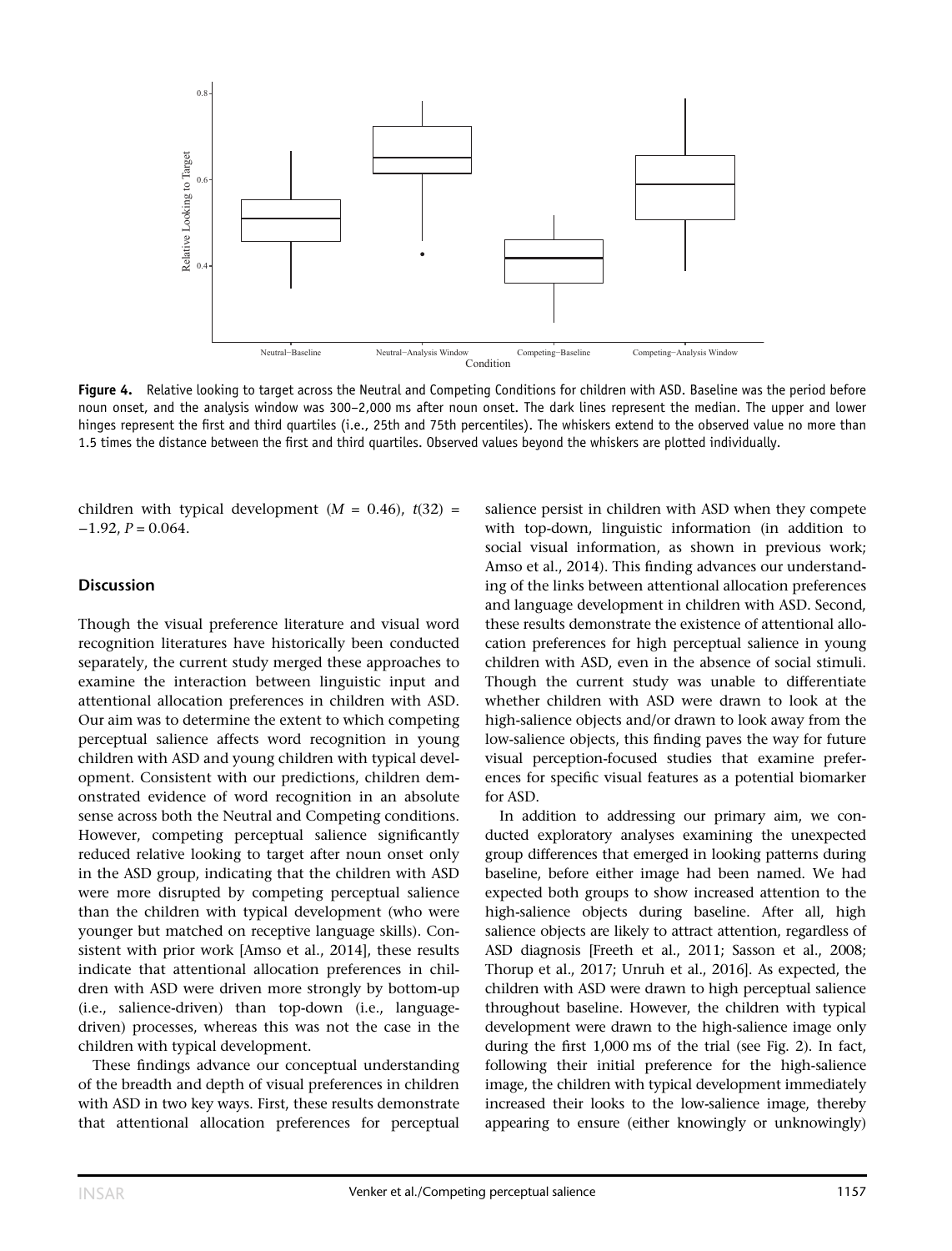that they did not visually explore one image at the exclusion of the other. These differences in baseline looking patterns may indicate general differences in visual exploration and information seeking between the two groups [Amso et al., 2014; Vivanti et al., 2017; Young, Hudry, Trembath, & Vivanti, 2016].

Why did competing perceptual salience affect looking behaviors in the children with ASD more strongly than in the children with typical development? Though we cannot definitively answer this question, previous research points to several possible explanations. High perceptual salience may offer increased reward value in children with ASD [Dawson, Meltzoff, Osterling, Rinaldi, & Brown, 1998; Sasson et al., 2011], which could result in high-salience stimuli strongly attracting attention. Relatedly, differences in attentional control (e.g., inhibition) may have contributed to the increased disruption in the ASD group. For example, the children with ASD may have been less able (or less willing) to inhibit their looks to the high-salience distracter, even though it was not relevant to the spoken language they heard [Sasson et al., 2008; Yurovsky & Frank, 2015]. Another possibility is that the children with ASD had difficulty disengaging their attention from the high-salience object to shift their attention to the named, low-salience object [Sacrey et al., 2014; Venker, 2017]. It is also possible that the children with ASD were less motivated to align their attention with spoken language when they had the opportunity to look at something more visually salient than the target object [Burack et al., 2016].

Regardless of the underlying cause, competing perceptual salience significantly decreased attention to relevant visual stimuli in children with ASD—a scenario that is likely to have cascading negative effects on development. If children do not consistently attend to the intended target at the intended time, they may lose out on opportunities to strengthen existing word-meaning connections and help establish new ones [Kucker et al., 2015; Venker et al., 2018]. In addition, they are less well situated to receive additional semantic information about named objects, including color, function, and shape [Abdelaziz, Kover, Wagner, & Naigles, 2018]. Though we focused on attention to named familiar objects, competing perceptual salience may be even more problematic in word-learning contexts, given evidence that decreased attention to named novel objects can lead to poorer learning in individuals with ASD [Aldaqre et al., 2015; Tenenbaum, Amso, Righi, & Sheinkopf, 2017]. In particular, competing perceptual salience that decreases attention to relevant visual stimuli could prevent children from learning new words, cause word learning to progress more slowly, or—in extreme cases—lead to incorrect learning [Venker et al., 2018].

One limitation of this study was its relatively small sample size, which limits the extent to which the current findings may generalize to the broader population of children with ASD. Though it would have been desirable to

include a larger group of children in our analyses, this was not possible because some of the children with ASD in our sample had receptive language skills that were so low that they could not be matched to a child with typical development. In fact, the children with ASD who were excluded had a mean receptive language age equivalent of 12 months  $(SD = 3)$ . Even though this matching strategy constrained our sample size and, thus, the generalizability of our findings, we considered it to be a necessary first step in understanding attentional allocation preferences in this language-based task. Interpreting group differences would have been challenging (at best) if groups had differed in both diagnostic status and receptive language skills. Despite the relatively small sample sizes, we had adequate power to detect significant group differences. Furthermore, participant samples of this size are not uncommon in ASD research, particularly with group matching [Amso et al., 2014; Kaldy, Kraper, Carter, & Blaser, 2011]. A group matching design may not be ideal for fully characterizing individual differences across the full range of ability levels in children with ASD (as suggested by the nonsignificant results of the correlational analyses). Studies that include a larger, more representative sample are needed to determine whether children with weaker language skills are more disrupted by competing perceptual salience than children with stronger language skills. We predict that this may be the case, particularly since the children with ASD in the current study were those with stronger language skills, and children with weaker language skill may be even more affected by competing perceptual salience.

Another limitation was our inability to isolate the impact of distinct visual features associated with perceptual salience, including color, vibrancy, complexity (i.e., of patterning vs. solid objects), and contrast. We purposefully designed the stimuli to maximize differences in relative salience, using an ecologically valid salience manipulation that represented differences in object color and patterning that occur in everyday life. In doing so, however, multiple visual features that contribute to perceptual salience were confounded. Future studies of visual perception are needed to determine how specific features (e.g., contrast, movement) affect attentional allocation preferences among individuals with and without ASD. Notably, perceptual salience strongly affected looking behaviors in the children with ASD even though the visual stimuli were static. Competing dynamic stimuli may affect looking behaviors even more drastically [Sasson et al., 2008; Unruh et al., 2016].

In terms of clinical implications, the findings of this study emphasize the importance of providing language input that is relevant to the child's current focus of attention [McDuffie & Yoder, 2010]. Using language to guide children's attention to relevant aspects of the environment may not be entirely effective [Vivanti, Hocking, Fanning, & Dissanayake, 2016]—particularly when perceptual salience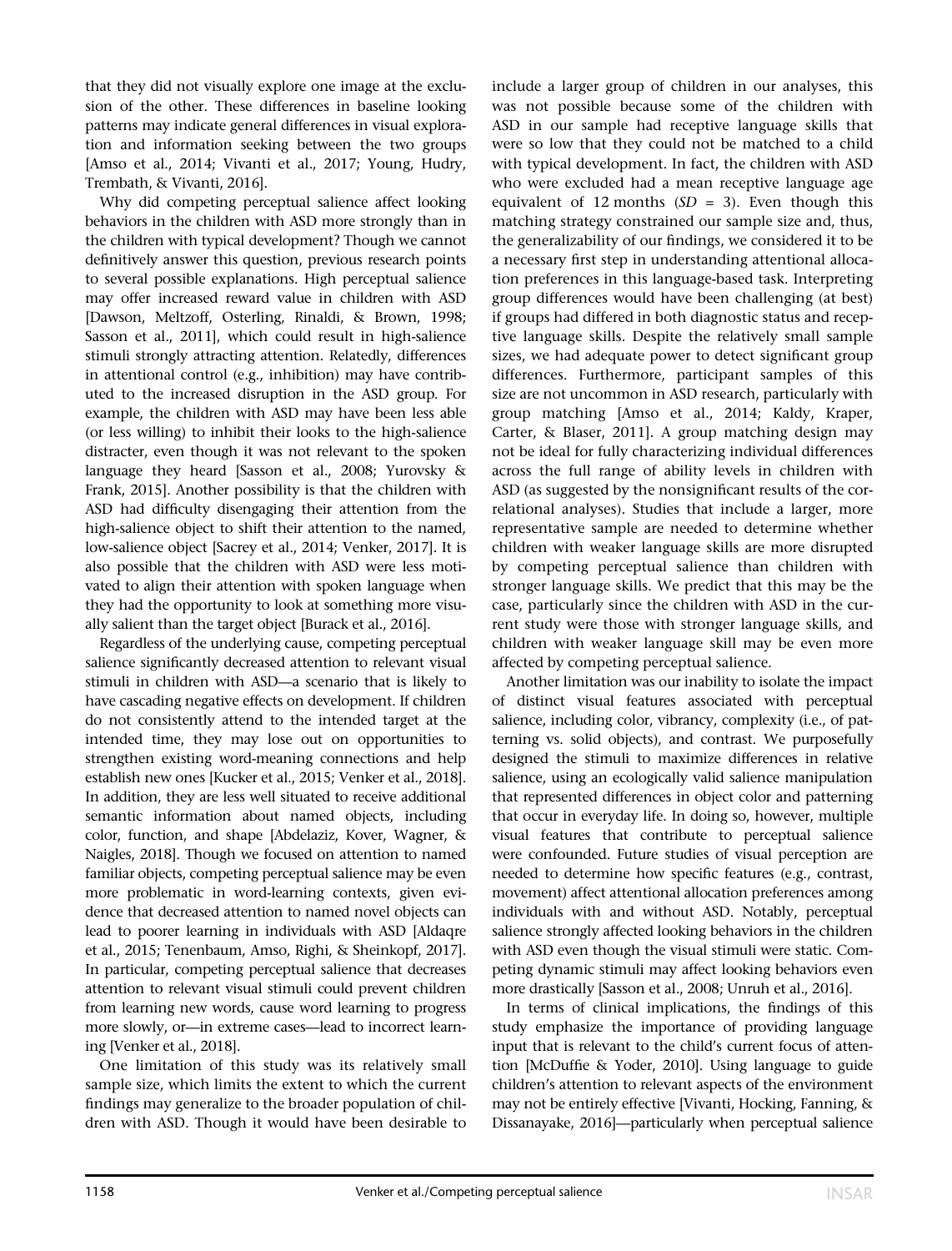competes with the intended target. Although perceptual salience has a disruptive effect when it competes with relevant information, future studies should also examine ways in which attentional allocation preferences could serve as a springboard for learning [Burack et al., 2016]. Previous work has shown that perceptual salience can also boost attention to aspects of the environment that are relevant for language development [Akechi et al., 2011; Parish-Morris et al., 2007]. High-salience objects may help to establish object interest, play skills, and shared enjoyment in children with ASD. Findings from this and future studies may have implications for designing effective educational environments for children with ASD, including screenbased learning apps, electronic storybooks, and physical classroom and intervention contexts [Fisher, Godwin, & Seltman, 2014; Skibbe, Thompson, & Plavnick, 2018; Takacs & Bus, 2016; Thompson, Plavnick, & Skibbe, 2019]. In this way, attentional allocation preferences may help to support positive developmental outcomes in children with ASD.

#### Acknowledgments

This work was supported by funding from R01 DC012513 (Ellis Weismer, Saffran, & Edwards, MPIs), R21 DC016102 (Venker, PI), and a core grant to the Waisman Center at the University of Wisconsin-Madison (U54 HD090256). This work would not have been possible without the commitment of the children and families who participated. We offer our sincere thanks to Liz Premo, Tristan Mahr, Jessica Umhoefer, Heidi Sindberg, and Rob Olson for their support in completing this study. The authors also thank Dima Amso for her thoughts on the experimental design.

## References

- Abdelaziz, A., Kover, S. T., Wagner, M., & Naigles, L. R. (2018). The shape bias in children with autism spectrum disorder: Potential sources of individual differences. Journal of Speech, Language, and Hearing Research, 61(11), 2685–2702. [https://](https://doi.org/10.1044/2018_JSLHR-L-RSAUT-18-0027) [doi.org/10.1044/2018\\_JSLHR-L-RSAUT-18-0027](https://doi.org/10.1044/2018_JSLHR-L-RSAUT-18-0027)
- Adamson, L. B., Deckner, D. F., & Bakeman, R. (2010). Early interests and joint engagement in typical development, autism, and Down syndrome. Journal of Autism and Developmental Disorders, 40(6), 665–676. [https://doi.org/10.1007/](https://doi.org/10.1007/s10803-009-0914-1) [s10803-009-0914-1](https://doi.org/10.1007/s10803-009-0914-1)
- Akechi, H., Senju, A., Kikuchi, Y., Tojo, Y., Osanai, H., & Hasegawa, T. (2011). Do children with ASD use referential gaze to learn the name of an object? An eye-tracking study. Research in Autism Spectrum Disorders, 5(3), 1230–1242. <https://doi.org/10.1016/j.rasd.2011.01.013>
- Aldaqre, I., Paulus, M., & Sodian, B. (2015). Referential gaze and word learning in adults with autism. Autism, 19(8), 944–955. <https://doi.org/10.1177/1362361314556784>
- American Psychiatric Association. (2013). Diagnostic and statistical manual of mental disorders (5th ed.). Washington, DC: American Psychiatric Association.
- Ames, C., & Fletcher-Watson, S. (2010). A review of methods in the study of attention in autism. Developmental Review, 30 (1), 52–73.<https://doi.org/10.1016/j.dr.2009.12.003>
- Amso, D., Haas, S., Tenenbaum, E., Markant, J., & Sheinkopf, S. J. (2014). Bottom-up attention orienting in young children with autism. Journal of Autism and Developmental Disorders, 44, 664–673. [https://doi.org/10.1007/](https://doi.org/10.1007/s10803-013-1925-5) [s10803-013-1925-5](https://doi.org/10.1007/s10803-013-1925-5)
- Antezana, L., Factor, R. S., Condy, E. E., Strege, M. V., Scarpa, A., & Richey, J. A. (2019). Gender differences in restricted and repetitive behaviors and interests in youth with autism. Autism Research, 12(2), 274–283. [https://doi.org/10.](https://doi.org/10.1002/aur.2049) [1002/aur.2049](https://doi.org/10.1002/aur.2049)
- Aslin, R. N. (2007). What's in a look? Developmental Science, 10, 48–53. [https://doi.org/10.1016/j.biotechadv.2011.08.021.](https://doi.org/10.1016/j.biotechadv.2011.08.021.Secreted) [Secreted](https://doi.org/10.1016/j.biotechadv.2011.08.021.Secreted)
- Bardi, L., Regolin, L., & Simion, F. (2011). Biological motion preference in humans at birth: role of dynamic and configural properties. Developmental Science, 14(2), 353–359. [https://](https://doi.org/10.1111/j.1467-7687.2010.00985.x) [doi.org/10.1111/j.1467-7687.2010.00985.x](https://doi.org/10.1111/j.1467-7687.2010.00985.x)
- Bavin, E. L., Kidd, E., Prendergast, L. A., & Baker, E. K. (2016). Young children with ASD use lexical and referential information during on-line sentence processing. Frontiers in Psychology, 7, 1–12.<https://doi.org/10.3389/fpsyg.2016.00171>
- Bedford, R., Pickles, A., Gliga, T., Elsabbagh, M., Charman, T., & Johnson, M. H. (2014). Additive effects of social and nonsocial attention during infancy relate to later autism spectrum disorder. Developmental Science, 17(4), 612–620. [https://doi.](https://doi.org/10.1111/desc.12139) [org/10.1111/desc.12139](https://doi.org/10.1111/desc.12139)
- Bishop, S. L., Guthrie, W., Coffing, M., & Lord, C. (2011). Convergent validity of the Mullen scales of early learning and the differential ability scales in children with autism spectrum disorders. American Journal on Intellectual and Developmental Disabilities, 116, 331–343. [https://doi.org/10.1352/1944-](https://doi.org/10.1352/1944-7558-116.5.331) [7558-116.5.331](https://doi.org/10.1352/1944-7558-116.5.331)
- Bottema-Beutel, K. (2016). Associations between joint attention and language in autism spectrum disorder and typical development: A systematic review and meta-regression analysis. Autism Research, 9, 1021–1035.<https://doi.org/10.1002/aur.1624>
- Brooks, R., & Meltzoff, A. N. (2005). The development of gaze following and its relation to language. Developmental Science, 8, 535–543. [https://doi.org/10.1111/j.1467-7687.2005.](https://doi.org/10.1111/j.1467-7687.2005.00445.x) [00445.x](https://doi.org/10.1111/j.1467-7687.2005.00445.x)
- Burack, J. A., Russo, N., Kovshoff, H., Palma Fernandes, T., Ringo, J., Landry, O., & Iarocci, G. (2016). How I attend—Not how well do I attend: Rethinking developmental frameworks of attention and cognition in autism spectrum disorder and typical development. Journal of Cognition and Development, 17 (4), 553–567.<https://doi.org/10.1080/15248372.2016.1197226>
- Chawarska, K., Macari, S., & Shic, F. (2013). Decreased spontaneous attention to social scenes in 6-month-old infants later diagnosed with autism spectrum disorders. Biological Psychiatry, 74(3), 195–203. [https://doi.org/10.1016/j.biopsych.](https://doi.org/10.1016/j.biopsych.2012.11.022) [2012.11.022](https://doi.org/10.1016/j.biopsych.2012.11.022)
- Connor, C. E., Egeth, H. E., & Yantis, S. (2004). Visual attention: Bottom-up versus top-down. Current Biology, 14(19), R850–R852). Cell Press.<https://doi.org/10.1016/j.cub.2004.09.041>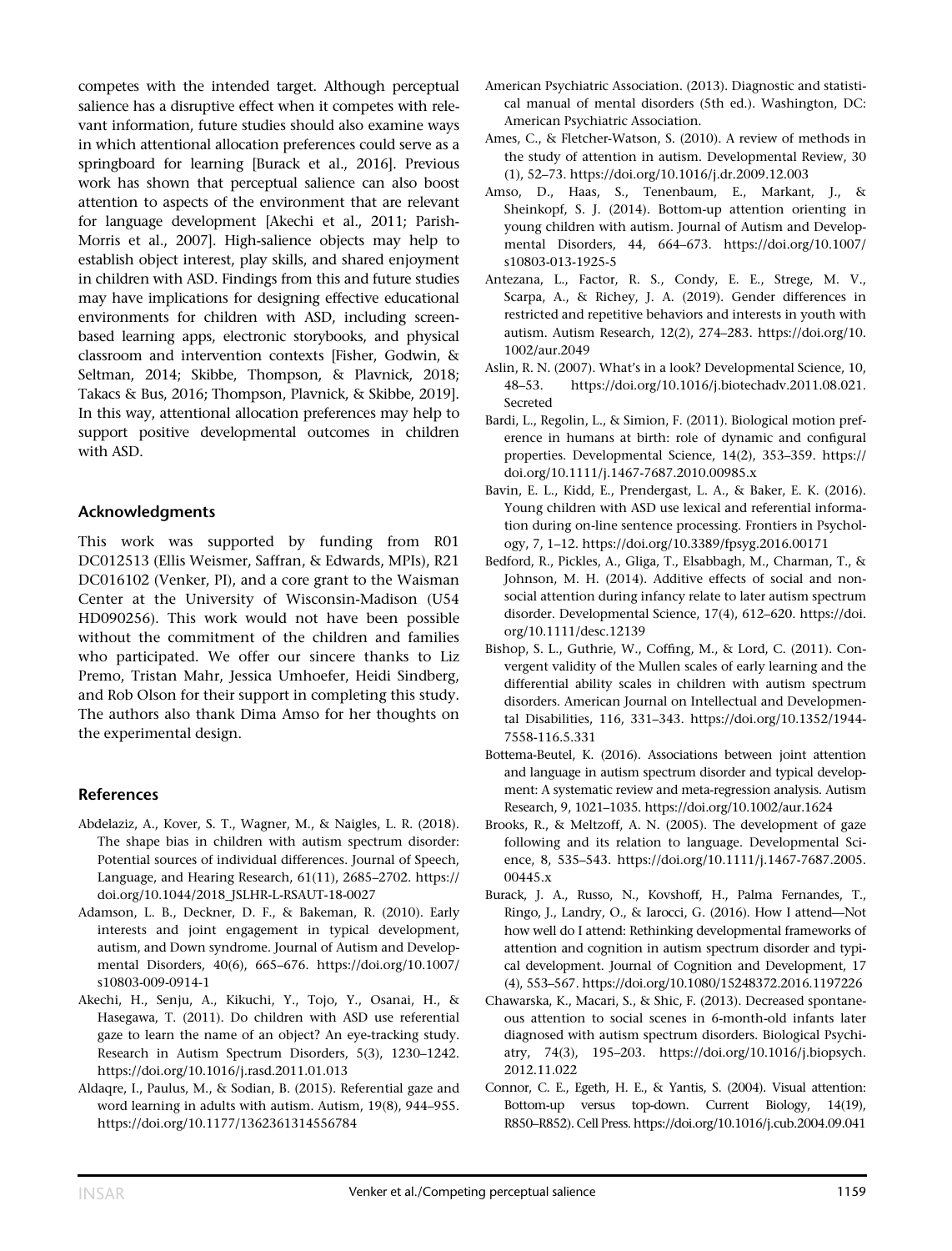- Dawson, G., Meltzoff, A. N., Osterling, J., Rinaldi, J., & Brown, E. (1998). Children with autism fail to orient to naturally occurring social stimuli. Journal of Autism and Developmental Disorders, 28(6), 479–485. [http://www.ncbi.nlm.nih.gov/](http://www.ncbi.nlm.nih.gov/pubmed/9932234) [pubmed/9932234](http://www.ncbi.nlm.nih.gov/pubmed/9932234)
- Ellis Weismer, S., Haebig, E., Edwards, J., Saffran, J., & Venker, C. E. (2016). Lexical processing in toddlers with ASD: Does weak central coherence play a role? Journal of Autism and Developmental Disorders, 46, 1–15. [https://doi.org/10.](https://doi.org/10.1007/s10803-016-2926-y) [1007/s10803-016-2926-y](https://doi.org/10.1007/s10803-016-2926-y)
- Falck-Ytter, T., Bölte, S., & Gredebäck, G. (2013). Eye tracking in early autism research. Journal of Neurodevelopmental Disorders, 5, 1–11.<https://doi.org/10.1186/1866-1955-5-28>
- Farroni, T., Csibra, G., Simion, F., & Johnson, M. H. (2002). Eye contact detection in humans from birth. Proceedings of the National Academy of Sciences of the United States of America, 99(14), 9602–9605.<https://doi.org/10.1073/pnas.152159999>
- Fernald, A., & Marchman, V. a. (2012). Individual differences in lexical processing at 18 months predict vocabulary growth in typically developing and late-talking toddlers. Child Development, 83, 203–222. [https://doi.org/10.1111/j.1467-8624.](https://doi.org/10.1111/j.1467-8624.2011.01692.x) [2011.01692.x](https://doi.org/10.1111/j.1467-8624.2011.01692.x)
- Fernald, A., Perfors, A., & Marchman, V. A. (2006). Picking up speed in understanding: Speech processing efficiency and vocabulary growth across the 2nd year. Developmental Psychology, 42(1), 98–116. [https://doi.org/10.1037/0012-1649.](https://doi.org/10.1037/0012-1649.42.1.98) [42.1.98](https://doi.org/10.1037/0012-1649.42.1.98)
- Fernald, A., Thorpe, K., & Marchman, V. A. (2010). Blue car, red car: Developing efficiency in online interpretation of adjective–noun phrases. Cognitive Psychology, 60, 190–217. <https://doi.org/10.1016/J.COGPSYCH.2009.12.002>
- Fernald, A., Zangl, R., Portillo, A. L., & Marchman, V. A. (2008). Looking while listening: Using eye movements to monitor spoken language comprehension by infants and young children. In I. A. Sekerina, E. Fernandez, & H. Clahsen (Eds.), Developmental Psycholinguistics: On-line methods in children's language processing (pp. 97–135). Amsterdam: John Benjamins.
- Fischer, J., Smith, H., Martinez-Pedraza, F., Carter, A. S., Kanwisher, N., & Kaldy, Z. (2015). Unimpaired attentional disengagement in toddlers with autism spectrum disorder. Developmental Science, 19, 1095–1103. [https://doi.org/10.](https://doi.org/10.1111/desc.12386) [1111/desc.12386](https://doi.org/10.1111/desc.12386)
- Fisher, A. V., Godwin, K. E., & Seltman, H. (2014). Visual environment, attention allocation, and learning in young children: When too much of a good thing may be bad. Psychological Science, 25, 1362–1370. [https://doi.org/10.](https://doi.org/10.1177/0956797614533801) [1177/0956797614533801](https://doi.org/10.1177/0956797614533801)
- Freeth, M., Foulsham, T., & Chapman, P. (2011). The influence of visual saliency on fixation patterns in individuals with autism spectrum disorders. Neuropsychologia, 49(1), 156–160. [https://](https://doi.org/10.1016/j.neuropsychologia.2010.11.012) [doi.org/10.1016/j.neuropsychologia.2010.11.012](https://doi.org/10.1016/j.neuropsychologia.2010.11.012)
- Golinkoff, R. M., Ma, W., Song, L., & Hirsh-Pasek, K. (2013). Twenty-five years using the intermodal preferential looking paradigm to study language acquisition: what have we learned? Perspectives on Psychological Science, 8(3), 316–339.<https://doi.org/10.1177/1745691613484936>
- Goodwin, A., Fein, D., & Naigles, L. R. (2012). Comprehension of wh-questions precedes their production in typical development and autism spectrum disorders. Autism Research, 5(2), 109–123.<https://doi.org/10.1002/aur.1220>
- Goren, C. C., Sarty, M., & Wu, P. Y. K. (1975). Visual following and pattern discrimination of face-like stimuli by newborn infants. Pediatrics, 56(4), 544–549.
- Hollich, G., Golinkoff, R. M., & Hirsh-Pasek, K. (2007). Young children associate novel words with complex objects rather than salient parts. Developmental Psychology, 43(5), 1051–1061.<https://doi.org/10.1037/0012-1649.43.5.1051>
- Hollich, G., Hirsh-Pasek, K., Golinkoff, R. M., Brand, R. J., Brown, E., Chung, H. L., … Bloom, L. (2000). Breaking the language barrier: An emergentist coalition model for the origins of word learning. Monographs of the Society for Research in Child Development, 65, 1–135.
- Holm, S. (1979). A simple sequentially rejective multiple test procedure. Scandinavian Journal of Statistics, 6(2), 65–70.
- Hood, B. M., & Atkinson, J. (1993). Disengaging visual attention in the infant and adult. Infant Behavior and Development, 16(4), 405–422.
- Johnson, M. H., Posner, M. I., & Rothbart, M. K. (1991). Components of visual orienting in early infancy: Contingency learning, anticipatory looking, and disengaging. Journal of Cognitive Neuroscience, 3, 335–344. [https://doi.org/10.1162/](https://doi.org/10.1162/jocn.1991.3.4.335) [jocn.1991.3.4.335](https://doi.org/10.1162/jocn.1991.3.4.335)
- Kaldy, Z., Kraper, C., Carter, A. S., & Blaser, E. (2011). Toddlers with autism spectrum disorder are more successful at visual search than typically developing toddlers. Developmental Science, 14, 980–988.<https://doi.org/10.1111/j.1467-7687.2011.01053.x>
- Kasari, C., Sigman, M., Mundy, P., & Yirmiya, N. (1990). Affective sharing in the context of joint attention interactions of normal, autistic, and mentally retarded children. Journal of Autism and Developmental Disorders, 20, 87–100. [https://](https://doi.org/10.1007/BF02206859) [doi.org/10.1007/BF02206859](https://doi.org/10.1007/BF02206859)
- Keehn, B., Muller, R.-A., & Townsend, J. (2013). Atypical attentional networks and the emergence of autism. Neuroscience & Biobehavioral Reviews, 37, 164–183. [https://doi.org/10.1016/](https://doi.org/10.1016/j.neubiorev.2012.11.014.Atypical) [j.neubiorev.2012.11.014.Atypical](https://doi.org/10.1016/j.neubiorev.2012.11.014.Atypical)
- Klin, A., Lin, D. J., Gorrindo, P., Ramsay, G., & Jones, W. (2009). Two-year-olds with autism orient to non-social contingencies rather than biological motion. Nature, 459(7244), 257–261. <https://doi.org/10.1038/nature07868>
- Kucker, S. C., McMurray, B., & Samuelson, L. K. (2015). Slowing down fast mapping: Redefining the dynamics of word learning. Child Development Perspectives, 9, 74–78. [https://doi.](https://doi.org/10.1111/cdep.12110) [org/10.1111/cdep.12110](https://doi.org/10.1111/cdep.12110)
- Landry, R., & Bryson, S. E. (2004). Impaired disengagement of attention in young children with autism. Journal of Child Psychology and Psychiatry, 45(6), 1115–1122. [https://doi.](https://doi.org/10.1111/j.1469-7610.2004.00304.x) [org/10.1111/j.1469-7610.2004.00304.x](https://doi.org/10.1111/j.1469-7610.2004.00304.x)
- Lord, C., Luyster, R., Gotham, K., & Guthrie, W. (2012). Autism diagnostic observation schedule, second edition (ADOS-2) manual (part 2): Toddler module. Torrence, CA: Western Psychological Services.
- Lord, C., Rutter, M., DiLavore, P. C., Risi, S., Gotham, K., & Bishop, S. (2012). Autism diagnostic observation schedule, second edition (ADOS-2) manual (part 1): Modules 1–4. Western Psychological Services.
- Maekawa, T., Tobimatsu, S., Inada, N., Oribe, N., Onitsuka, T., Kanba, S., & Kamio, Y. (2011). Top-down and bottom-up visual information processing of non-social stimuli in highfunctioning autism spectrum disorder. Research in Autism Spectrum Disorders, 5(1), 201–209. [https://doi.org/10.1016/j.](https://doi.org/10.1016/j.rasd.2010.03.012) [rasd.2010.03.012](https://doi.org/10.1016/j.rasd.2010.03.012)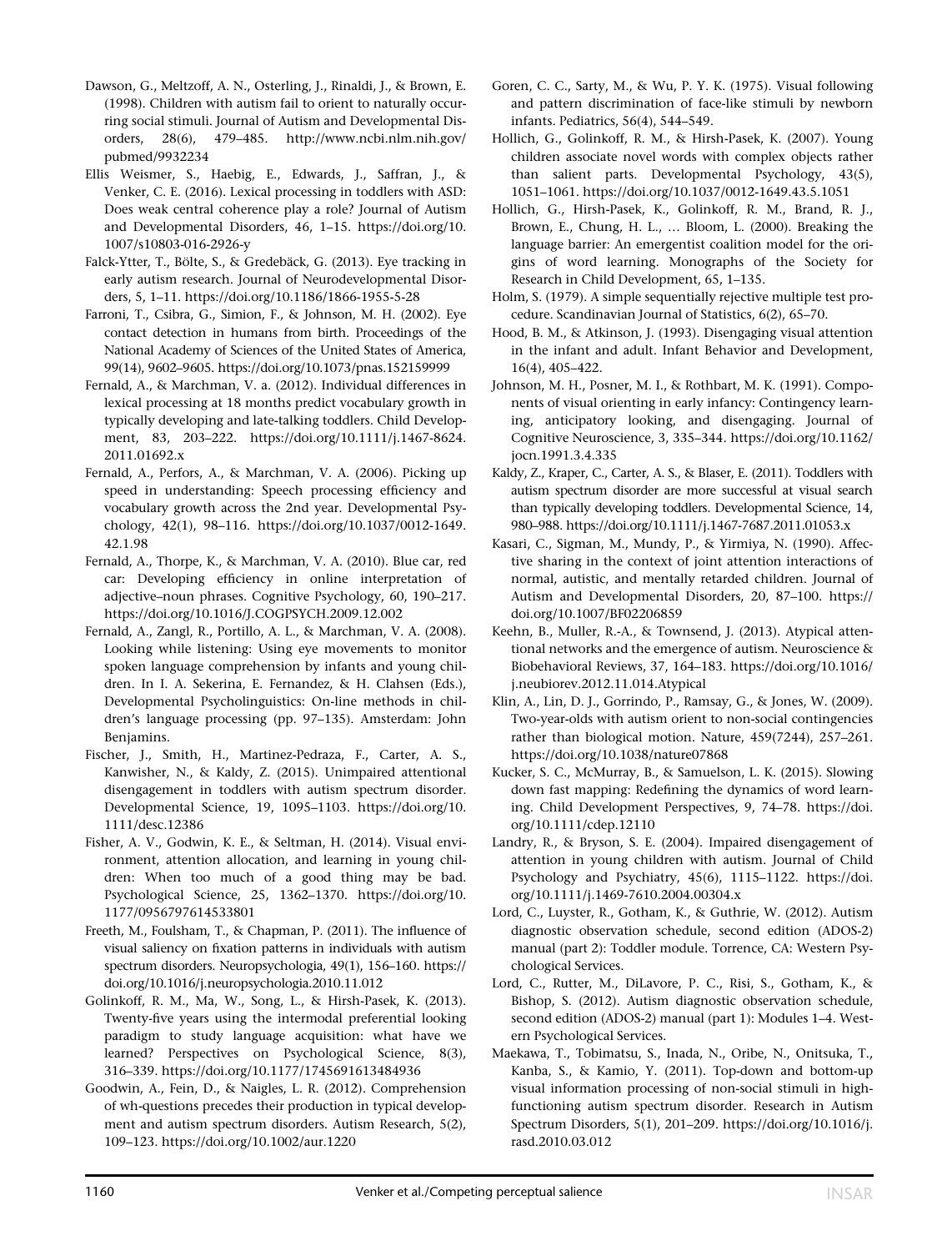Mahr, T., McMillan, B. T. M., Saffran, J. R., Ellis Weismer, S., & Edwards, J. (2015). Anticipatory coarticulation facilitates word recognition in toddlers. Cognition, 142, 345–350. <https://doi.org/10.1016/j.cognition.2015.05.009>

Marchman, V. A., & Fernald, A. (2008). Speed of word recognition and vocabulary knowledge predict cognitive and language outcomes in later childhood. Developmental Science, 11, F9–F116. [https://doi.org/10.1111/j.1467-7687.2008.](https://doi.org/10.1111/j.1467-7687.2008.00671.x.Speed) [00671.x.Speed](https://doi.org/10.1111/j.1467-7687.2008.00671.x.Speed)

Mathée, J., Venker, C. E., & Saffran, J. (2016). Visual Attention and Lexical Processing in Infants. University of Wisconsin-Madison Undergraduate Symposium.

McDuffie, A., & Yoder, P. (2010). Types of parent verbal responsiveness that predict language in young children with autism spectrum disorder. Journal of Speech, Language, and Hearing Research, 53, 1026–1039. [https://doi.org/10.1044/1092-4388](https://doi.org/10.1044/1092-4388(2009/09-0023) [\(2009/09-0023](https://doi.org/10.1044/1092-4388(2009/09-0023)

Moore, A., Wozniak, M., Yousef, A., Barnes, C. C., Cha, D., Courchesne, E., & Pierce, K. (2018). The geometric preference subtype in ASD: Identifying a consistent, early-emerging phenomenon through eye tracking. Molecular Autism, 9(1), 1–13.<https://doi.org/10.1186/s13229-018-0202-z>

Moore, C., Angelopoulos, M., & Bennett, P. (1999). Word learning in the context of referential and salience cues. Developmental Psychology, 35, 60–68.

Mullen, E. M. (1995). Mullen scales of early learning. Minneapolis, MN: AGS.

Mundy, P., & Gomes, A. (1998). Individual differences in joint attention skill development in the second year. Infant Behavior and Development, 21, 469–482. [https://doi.org/10.1016/](https://doi.org/10.1016/S0163-6383(98)90020-0) [S0163-6383\(98\)90020-0](https://doi.org/10.1016/S0163-6383(98)90020-0)

Mundy, P., & Jarrold, W. (2010). Infant joint attention, neural networks and social cognition. Neural Networks, 23, 985–997.<https://doi.org/10.1016/J.NEUNET.2010.08.009>

Mundy, P., Sigman, M., & Kasari, C. (1990). A longitudinal study of joint attention and language development in autistic children. Journal of Autism and Developmental Disorders, 20, 115–128.<https://doi.org/10.1007/BF02206861>

Mutreja, R., Craig, C., & O'Boyle, M. W. (2015). Attentional network deficits in children with autism spectrum disorder. Developmental Neurorehabilitation, 19, 1–9. [https://doi.org/](https://doi.org/10.3109/17518423.2015.1017663) [10.3109/17518423.2015.1017663](https://doi.org/10.3109/17518423.2015.1017663)

Papageorgiou, K. A., Farroni, T., Johnson, M. H., Smith, T. J., & Ronald, A. (2015). Individual differences in newborn visual attention associate with temperament and behavioral difficulties in later childhood. Scientific Reports, 5, 11264. [https://](https://doi.org/10.1038/srep11264) [doi.org/10.1038/srep11264](https://doi.org/10.1038/srep11264)

Parish-Morris, J., Hennon, E. a., Hirsh-Pasek, K., Golinkoff, R. M., & Tager-Flusberg, H. (2007). Children with autism illuminate the role of social intention in word learning. Child Development, 78, 1265–1287. [https://doi.org/10.](https://doi.org/10.1111/j.1467-8624.2007.01065.x) [1111/j.1467-8624.2007.01065.x](https://doi.org/10.1111/j.1467-8624.2007.01065.x)

Patten, E., & Watson, L. R. (2011). Interventions targeting attention in young children with autism. American Journal of Speech-Language Pathology, 20(1), 60–69. [https://doi.org/10.](https://doi.org/10.1044/1058-0360(2010/09-0081) [1044/1058-0360\(2010/09-0081](https://doi.org/10.1044/1058-0360(2010/09-0081)

Pierce, K., Conant, D., Hazin, R., Stoner, R., & Desmond, J. (2011). Preference for geometric patterns early in life as a risk factor for autism. Archives of General Psychiatry, 68, 101–109. [https://](https://doi.org/10.1001/archgenpsychiatry.2010.113) [doi.org/10.1001/archgenpsychiatry.2010.113](https://doi.org/10.1001/archgenpsychiatry.2010.113)

Pierce, K., Marinero, S., Hazin, R., McKenna, B., Barnes, C. C., & Malige, A. (2016). Eye-tracking reveals abnormal visual preference for geometric images as an early biomarker of an ASD subtype associated with increased symptom severity. Biological Psychiatry, 79, 657–666. [https://doi.org/10.1016/j.](https://doi.org/10.1016/j.biopsych.2015.03.032) [biopsych.2015.03.032](https://doi.org/10.1016/j.biopsych.2015.03.032)

Pomper, R., Ellis Weismer, S., Saffran, J., & Edwards, J. (2019). Specificity of phonological representations for children with autism spectrum disorder. Journal of Autism and Developmental Disorders, 49(8), 3351–3363. [https://doi.org/10.1007/](https://doi.org/10.1007/s10803-019-04054-5) [s10803-019-04054-5](https://doi.org/10.1007/s10803-019-04054-5)

Pomper, R., & Saffran, J. R. (2018). Familiar object salience affects novel word learning. Child Development, 00(0), 1–17. <https://doi.org/10.1111/cdev.13053>

Pruden, S. M., Hirsh-Pasek, K., Golinkoff, R. M., & Hennon, E. a. (2006). The birth of words: Ten-month-olds learn words through perceptual salience. Child Development, 77, 266–280.<https://doi.org/10.1111/j.1467-8624.2006.00869.x>

Robins, D. L., Casagrande, K., Barton, M., Chen, C.-M. A., Dumont-Mathieu, T., & Fein, D. (2014). Validation of the modified checklist for autism in toddlers, revised with followup (M-CHAT-R/F). Pediatrics, 133(1), 37–45. [https://doi.org/](https://doi.org/10.1542/peds.2013-1813) [10.1542/peds.2013-1813](https://doi.org/10.1542/peds.2013-1813)

Rutter, M., LeCouteur, A., & Lord, C. (2003). Autism diagnostic interview-revised. Los Angeles: Western Psychological Service.

Sacrey, L.-A. R., Armstrong, V. L., Bryson, S. E., & Zwaigenbaum, L. (2014). Impairments to visual disengagement in autism spectrum disorder: A review of experimental studies from infancy to adulthood. Neuroscience & Biobehavioral Reviews, 47, 559–577. [https://doi.org/10.1016/j.](https://doi.org/10.1016/j.neubiorev.2014.10.011) [neubiorev.2014.10.011](https://doi.org/10.1016/j.neubiorev.2014.10.011)

Sacrey, L.-A. R., Bryson, S. E., & Zwaigenbaum, L. (2013). Prospective examination of visual attention during play in infants at high-risk for autism spectrum disorder: A longitudinal study from 6 to 36 months of age. Behavioural Brain Research, 256, 441–450.

Sasson, N. J., & Elison, J. T. (2012). Eye tracking young children with autism. Journal of Visualized Experiments: JoVE, 61, 1–5.<https://doi.org/10.3791/3675>

Sasson, N. J., Elison, J. T., Turner-Brown, L. M., Dichter, G. S., & Bodfish, J. W. (2011). Brief report: Circumscribed attention in young children with autism. Journal of Autism and Developmental Disorders, 41, 242–247. [https://doi.org/10.1007/](https://doi.org/10.1007/s10803-010-1038-3) [s10803-010-1038-3](https://doi.org/10.1007/s10803-010-1038-3)

Sasson, N. J., Turner-Brown, L. M., Holtzclaw, T. N., Lam, K. S. L., & Bodfish, J. W. (2008). Children with autism demonstrate circumscribed attention during passive viewing of complex social and nonsocial picture arrays. Autism Research, 1, 31–42.<https://doi.org/10.1002/aur.4>

Scerif, G. (2010). Attention trajectories, mechanisms and outcomes: at the interface between developing cognition and environment. Developmental Science, 13(6), 805–812. <https://doi.org/10.1111/j.1467-7687.2010.01013.x>

Shi, L., Zhou, Y., Ou, J., Gong, J., Wang, S., Cui, X., … Luo, X. (2015). Different visual preference patterns in response to simple and complex dynamic social stimuli in preschool-aged children with autism spectrum disorders. PLoS One, 10(3), e0122280.<https://doi.org/10.1371/journal.pone.0122280>

Skibbe, L. E., Thompson, J. L., & Plavnick, J. B. (2018). Preschoolers' visual attention during electronic storybook